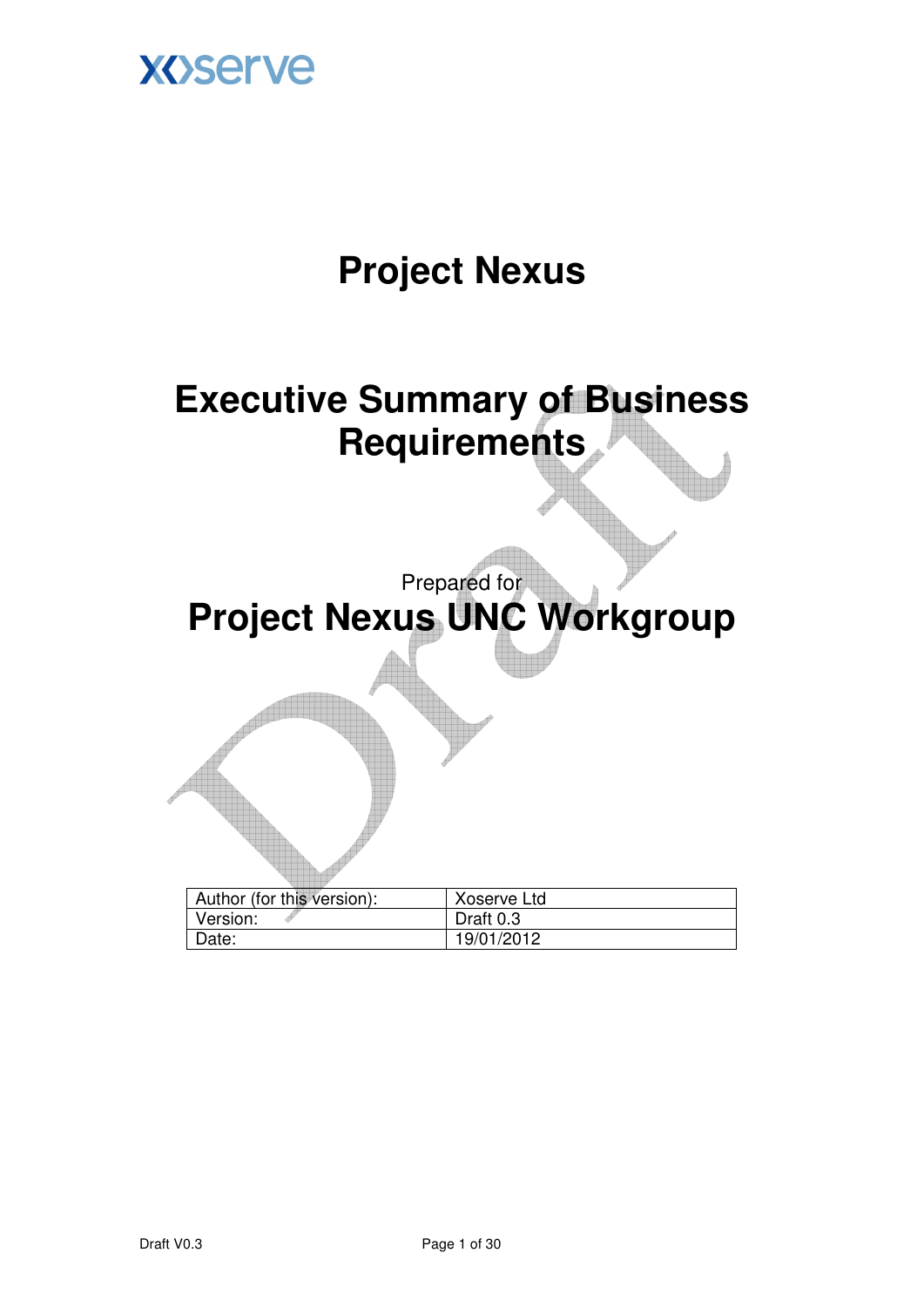

### **Contents**

**XOServe** 

|     |                                                                           | Page |
|-----|---------------------------------------------------------------------------|------|
| 1.  | Background                                                                | 3    |
| 2.  | Settlement" (Submission of Meter Readings and Use in Daily<br>Allocation) | 8    |
| 3.  | Reconciliation                                                            | 14   |
| 4.  | Annual Quantity (AQ)                                                      | 19   |
| 5.  | <b>Retrospective Updates</b>                                              | 23   |
| 6.  | <b>Supply Point Register</b>                                              | 25   |
| 7.  | Invoicing                                                                 | 27   |
| 8.  | <b>Non-Functional Requirements</b>                                        | 28   |
| 9.  | Interdependencies of Topics                                               | 28   |
| 10. | <b>Glossary of Terms</b>                                                  | 29   |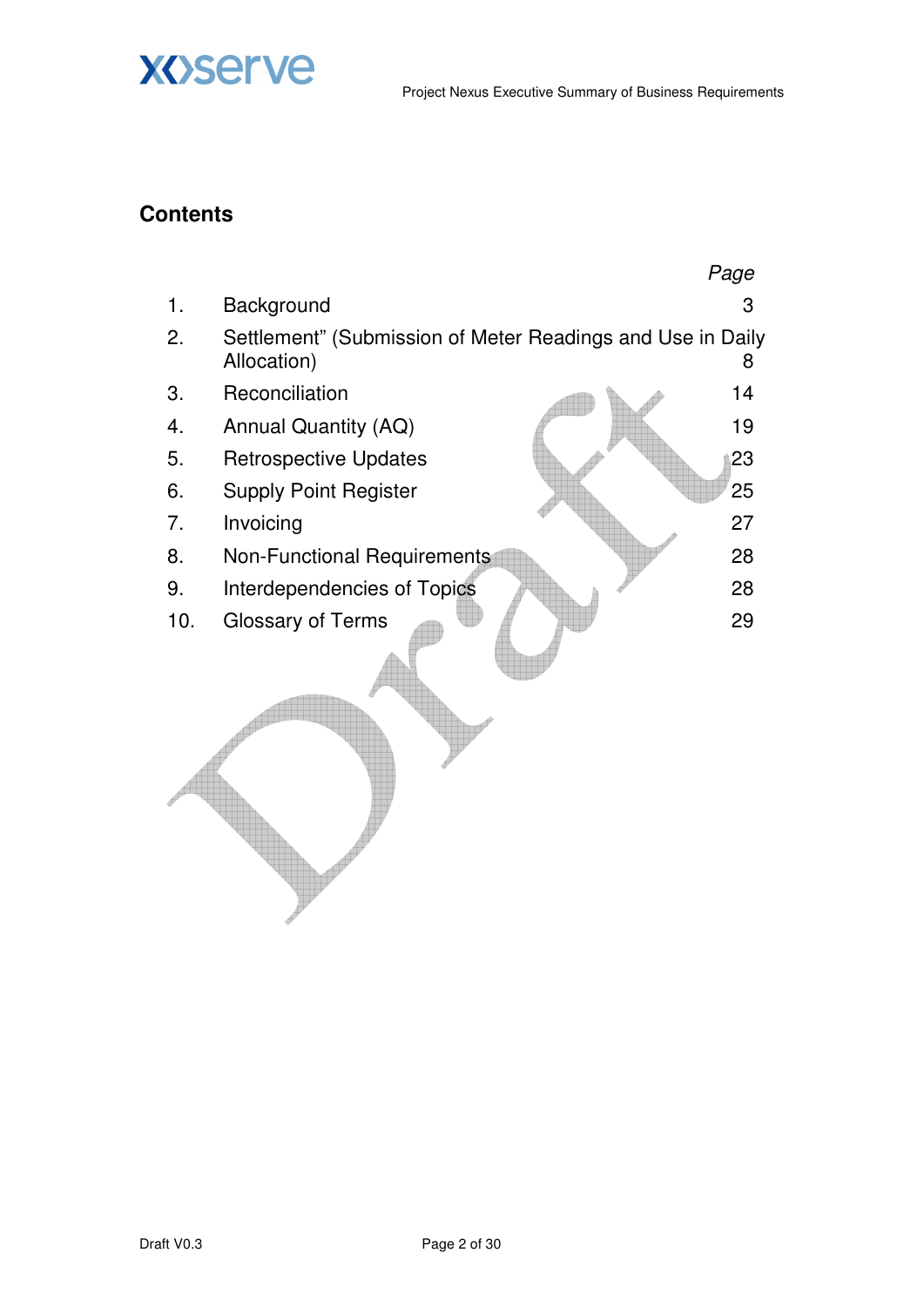

### **1 Background**

#### **1.1 Purpose of the Document**

This document summarises the Business Requirements defined at the Project Nexus UNC Workgroup. The intention is to summarise the detailed proposed changes at a high level, sufficient for the reader to develop an understanding of their key features and their external and mutual dependencies.

In combination with the detailed requirements documents this document, this document should provide a common basis for a high level assessment of the impacts of the proposals on their business and inform the financial and nonfinancial impacts of the Project Nexus proposals by all affected parties.

This document assumes a reasonable working knowledge of current industry processes, by highlighting key proposed changes from the current arrangements.

#### **1.2 Background to Project Nexus**

At the time of the last Gas Distribution Price Control Xoserve anticipated the need for a major IT systems investment programme. Stakeholder consultation was initiated, under the banner of 'Project Nexus' to inform the scope and nature of Xoserve's future services that IT systems would need to support – the detailed Business Requirement Documents that support this document form a key input to the design of that investment programme.

The initial phase of Project Nexus was a Consultation exercise, in which interested parties were asked for their views on the long-term strategic requirements for Xoserve's services. The consultation also developed a preferred approach to further definition of stakeholder requirements.

Following the Consultation Phase of Project Nexus, an Initial Requirements Register (IRR) was compiled, identifying all the topics that respondents to the Consultation had raised.

Topics were grouped into three broad categories:

- UNC changes
- Independent Gas Transporter (iGT) services
- Data management

A UNC Workstream was established to consider the UNC topics and develop requirements.

Following an initial industry meeting regarding the generic 'data management' topics, it was agreed to suspend further discussion in this area, pending greater clarity regarding the scope of the then-anticipated smart metering programme.

Given that there were ongoing discussions under different governance around iGT services, this area was not progressed as part of the Project Nexus requirements definition work, although an iGT representative has maintained engagement with Project Nexus and developments associated with iGT services have been closely monitored by Project Nexus. iGT services came to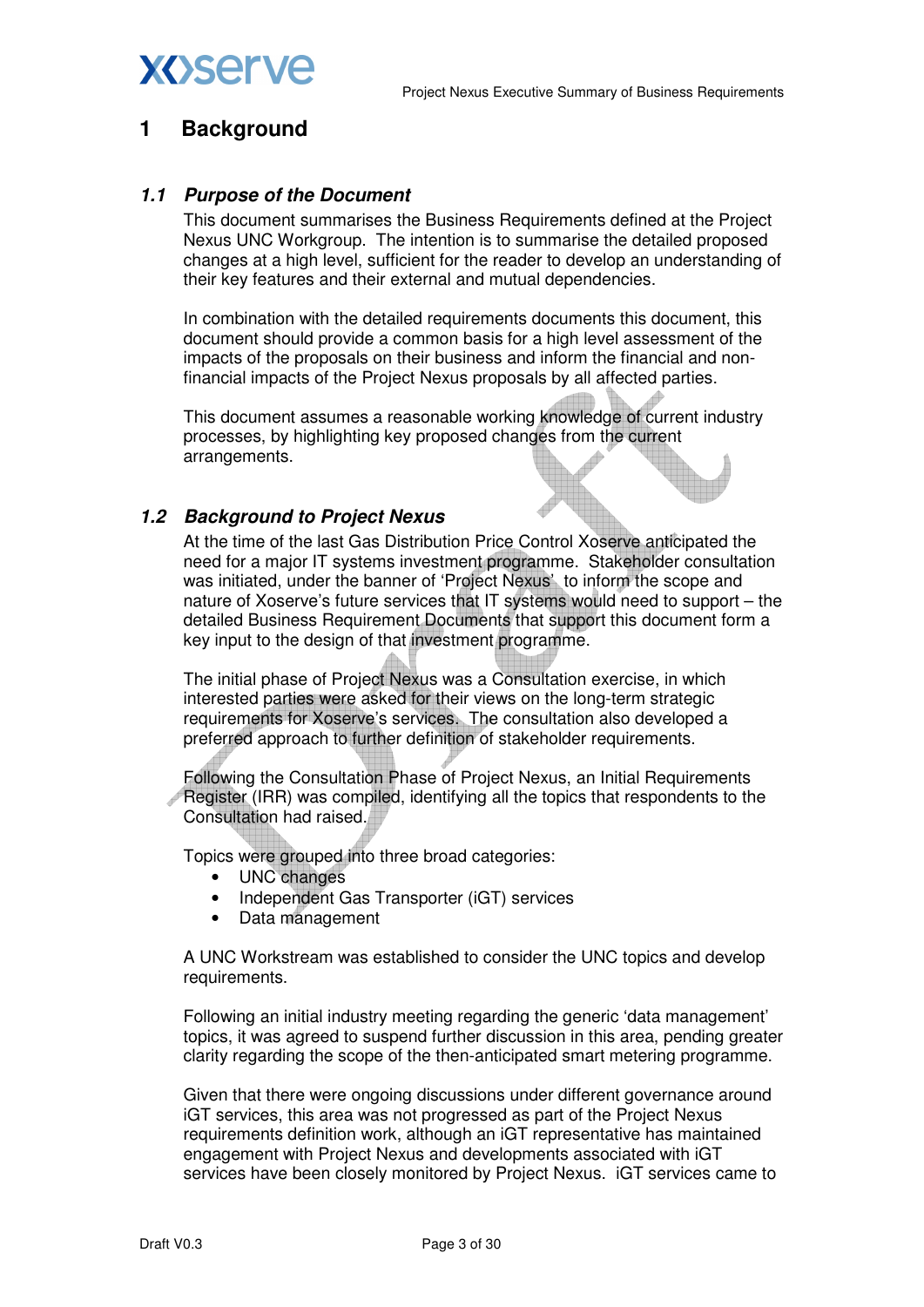

the fore towards the end of 2011 following the raising of an iGT UNC Modification and the more active engagement of iGTs with Xoserve. iGT representatives now support the concept of a single central supply point register and work will commence in early 2012 to gather industry requirements for this additional service.

The Project Nexus Advisory Group (PNAG) was also established to provide advice and support on the most effective manner in which Xoserve should define future service requirements with full stakeholder engagement.

### **1.3 Development of Requirements**

In 2009 the Uniform Network Code (UNC) Modification Panel agreed a Workstream (later renamed Workgroup) should be set up to define industry requirements for the development/enhancement of the UNC in areas that are relevant to Xoserve's services. The Initial Requirements Register (IRR) formed the basis of the discussions. Consultation responses were grouped into related topics and relevant as-is process models were reviewed and agreed. The Project Nexus Workgroup discussed the consultation responses and reached a consensus on whether to carry forward or close the requirement. The outputs from the Workgroup Topic meetings were baselined Business Requirements Documents and To-Be process models (i.e. future state processes).

### **1.4 Areas of Requirements Development**

The following diagram shows the approximate relationship between the seven topic areas:

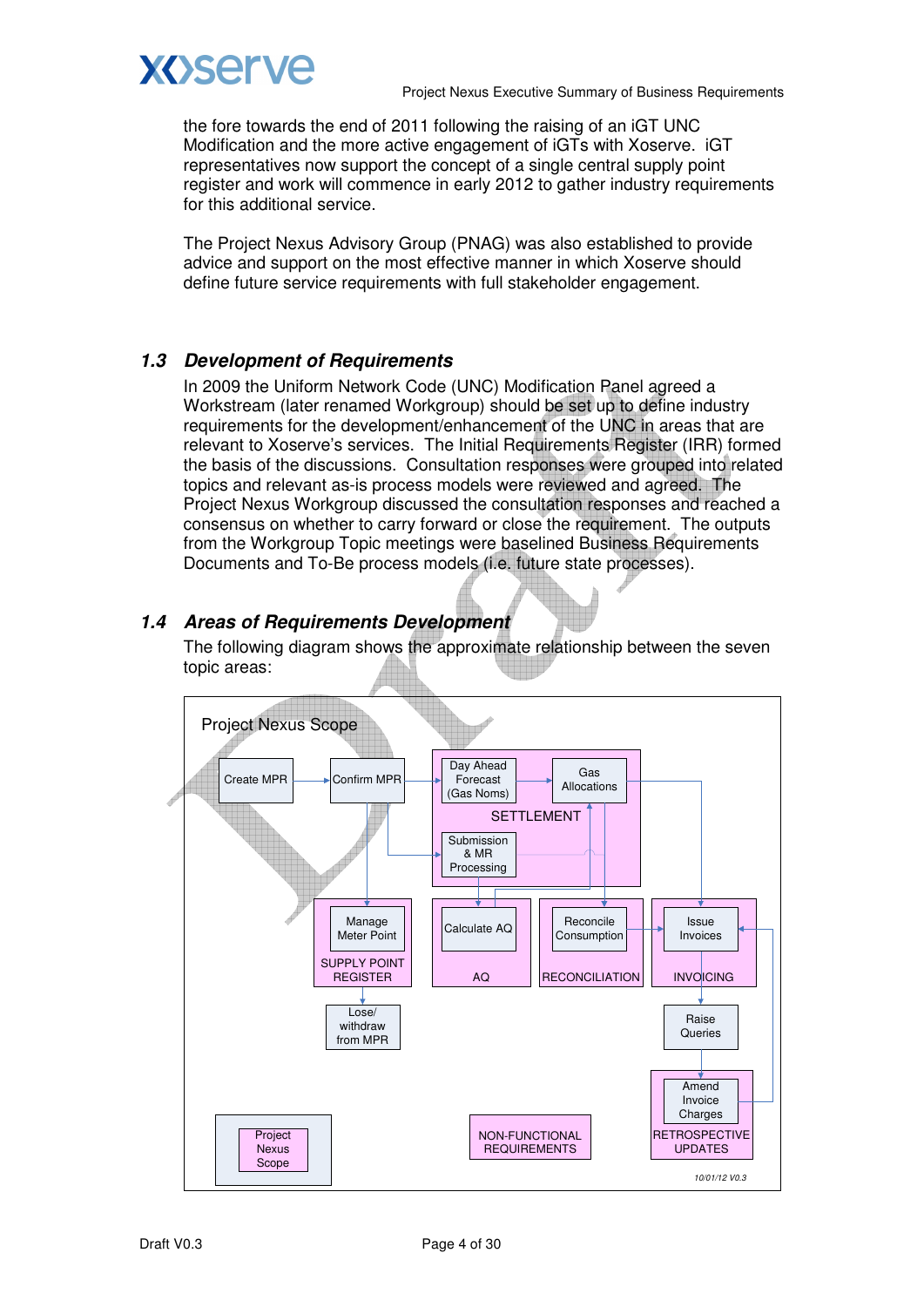# **XOServe**

### **1.5 Overview of Business Requirements**

The original comments in the IRR were grouped into a number of topics, loosely based on existing industry process areas. These topics were tackled in sequential order, to minimise the amount of re-work. The 7 topic areas covered under Project Nexus UNC (PN UNC) Workgroup discussions were:

- Settlement (i.e. submission of Meter Readings and use in Daily Allocation)
- Annual Quantity
- Reconciliation
- Invoicing
- Supply Point Register
- Retrospective Updates
- Non-Functional requirements

Business requirements documents (BRDs) have been documented for each of these topics and have been reviewed by stakeholders. Sections 2 to 8 of this summary document set out the key features of each of these BRDs.

### **1.6 Status of BRDs**

The BRDs set out the requirements developed through PN UNC discussions. They have not been subject to a cost/benefit assessment. They could form the basis of UNC Business Rules to support a proposal for a UNC Modification. Before they can be viewed as requirements against which to progress process and systems development, it will be necessary to gain an appropriate level of confidence regarding the level of industry support for these requirements, to ensure that there is a high likelihood that they will be progressed to a formal modification of the UNC.

### **1.7 Dependencies / interdepencies of BRDs**

The BRDs have been developed sequentially, where relevant as far as possible taking into consideration outputs of earlier BRDs in developing rules for the next topic.

The BRDs have been developed during a period when DECC's Smart Metering Implementation Programme (SMIP) has been running in parallel. To some extent it is expected that the full take-up of some elements of the BRDs will only be achieved as smart metering rolls out (e.g. Settlement Product 3). However it is important to understand that there is no hard dependency of any of the BRDs on the rollout of smart metering. Nor has the SMIP identified any dependency on the Project Nexus requirements.

Although the BRDs have been developed sequentially, it is Xoserve's view that in some cases elements of one BRD logically should not be delivered as 'stand alone', i.e. there are some process changes within individual BRDs that are dependent on process changes proposed in other BRDs. This gives rise to a view of which BRDs / elements of BRDs should logically be considered to be delivered together and in what order. In conducting an industry impact assessment these interdependencies must be agreed and work progressed with these groupings and sequencing in mind.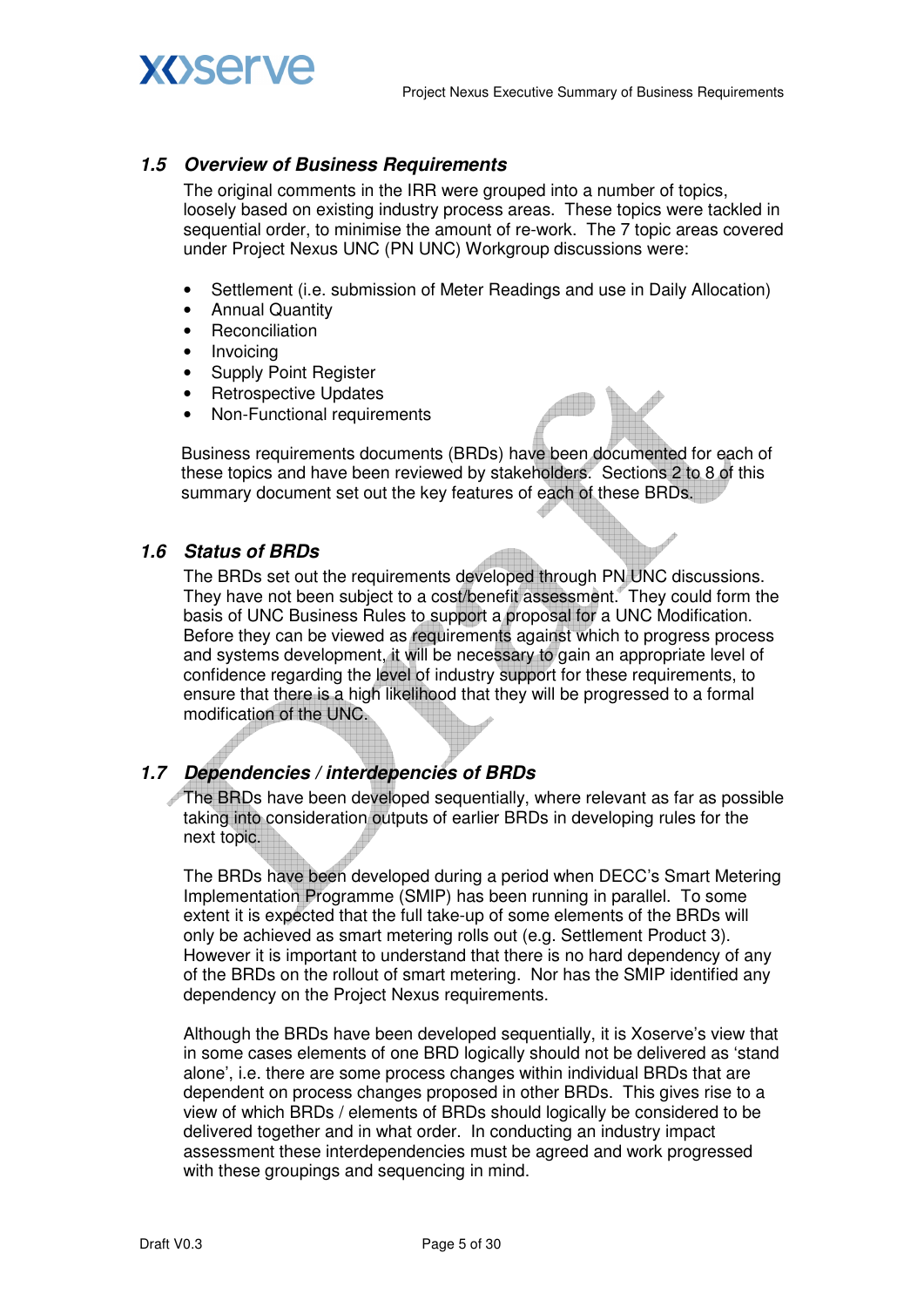



Xoserve's view of related BRD elements is set out below, with reference to the appropriate section of this document.

|                                    | Group A                              | Group B                                                          | Group C                                                                                                  | Group D                                                |
|------------------------------------|--------------------------------------|------------------------------------------------------------------|----------------------------------------------------------------------------------------------------------|--------------------------------------------------------|
| Topic<br>Grouping                  |                                      |                                                                  |                                                                                                          |                                                        |
| Settlement                         | Meter Reading<br>Validation<br>(2.7) | Introduce<br>Product 2 and<br>Product 3 for<br><b>LSP</b><br>(2) | Enhanced<br><b>NDM</b><br>Allocation and<br>Gas<br>Nomination<br>arrangements<br>(2.5, 2.9)              |                                                        |
| Reconciliation                     |                                      | <b>NDM</b><br>Resynchs,<br>Product 3 one-<br>day recs<br>(3.5)   | <b>Universal</b><br>meter point rec<br>Remove RbD,<br>replace with<br>LDZ-wide<br>smearing<br>(3.2, 3.4) |                                                        |
| AQ                                 | Monthly AQ<br>Calculation<br>(4)     |                                                                  |                                                                                                          |                                                        |
| Retrospective<br><b>Updates</b>    |                                      | Replace any<br>meter reading<br>(5.3)                            |                                                                                                          | Retrospective<br>asset updates<br>(5.2)                |
| <b>Supply Point</b><br>Register    |                                      |                                                                  |                                                                                                          | <b>Supply Point</b><br>Register<br>enhancements<br>(2) |
| Invoicing                          |                                      |                                                                  |                                                                                                          | Invoicing                                              |
| Non-<br>Functional<br>Requirements | As appropriate                       | As appropriate                                                   | As appropriate                                                                                           | As appropriate                                         |
|                                    |                                      |                                                                  |                                                                                                          |                                                        |

The above does not represent an implementation plan, but is a suggested grouping of sub-topics, which should ensure that interdependencies are properly considered.

### **Notes**

- A. Monthly AQ calculation has been widely discussed as the highest priority for many (but not all) industry participants. A monthly cycle would not allow time for the current amendment activities, so higher read quality would be a pre-requisite. Thus monthly AQ calculation can only be implemented with or after the new read validation as described (or similar).
- B. Group B packages together new services for Larger Supply Points which take advantage of the roll-out of improved meter reading technology prior to the mass roll-out in the SSP sector. These products are alternatives to the current DM Voluntary and Elective services.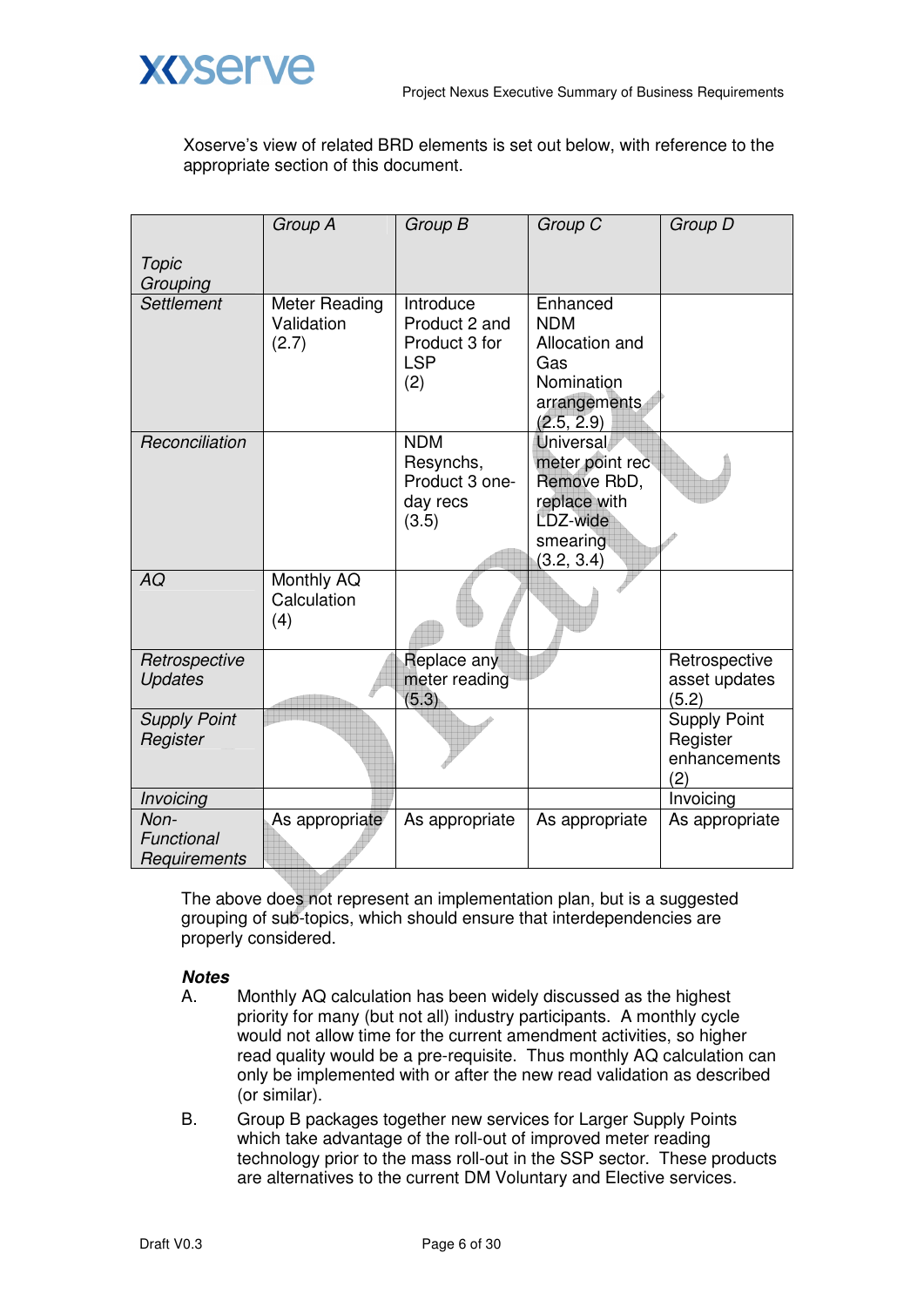

- C. It is not feasible to move to universal individual meter point reconciliation without removing Reconciliation by Difference (RbD) and replacing it with a new smearing arrangement. Unless NDM Allocation arrangements are changed at the same time, the allocation process could introduce new cross-subsidies which would only be corrected by reconciliation.
- D. The enhancements to the Supply Point Register have been grouped together.

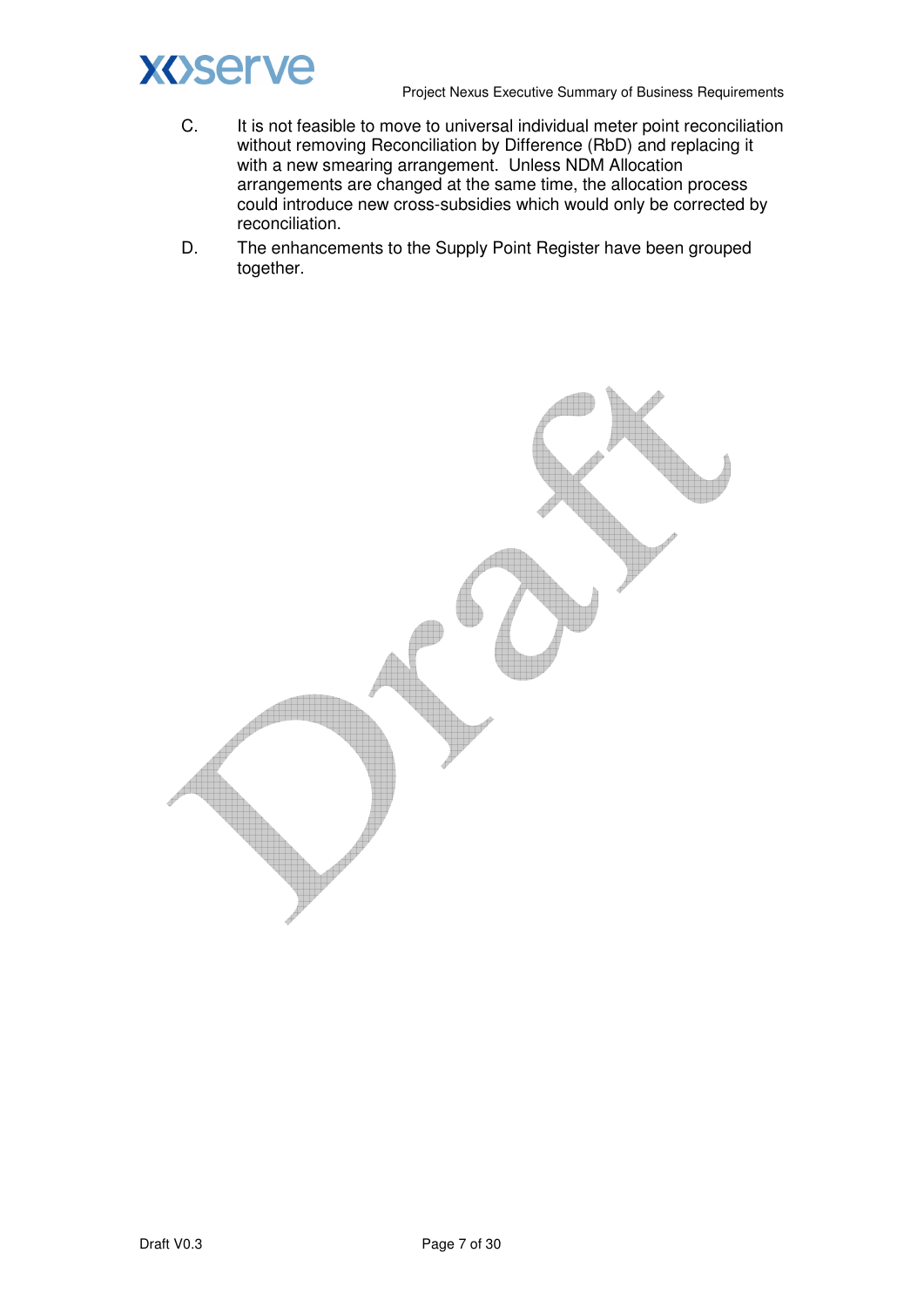

### **2 "Settlement" (Submission of Meter Readings and Use in Daily Allocation)**

### **2.1 Key Proposals**

- Shippers continue to be responsible for obtaining, validating and submitting meter readings
- Gas Transporters' agent performs validations on the read against data held on the GTs' supply point register
- Choice of four future services for attribution/allocation of daily gas offtaken
- Shippers will have access to a daily settlement service for all meter points – if desired
- Introduction of an industry-wide "smear" for Unidentified Gas and any other gas not accounted for through initial measurements or allocations

### **2.2 Overview of the 4 Products**

The Business Requirements include proposals for 4 "Products" which will all be available to all meter points (with the exception of very large meter points – see 2.2.1 below). All these products are intended to be available in the future regime, and as such do not represent a range of design options. Rather, they represent customer choice in attribution/allocation and reconciliation arrangements (considered in more detail in the Reconciliation section below).

Each product is described below in turn. The key features are compared in 2.3 below.

### **2.2.1** Product 1 – Time Critical DM

A mandatory service for meter points with an AQ of over 58.6m kWh. Shippers may elect other meter points to be subject to this service on an optional basis. Shippers may elect to use this service for even the smallest meter point.

Meter readings must be submitted by 10am for these meter points, in order to support allocation processes for non-daily metered meter points. Where no readings are received in time, the GT agent will calculate an estimate based on the recorded consumption from 7 days earlier (a "D-7" estimate). The Shipper has the option to submit their own estimated meter readings, but they must conform to the D-7 calculation. Readings can be replaced without restriction up to D+5, at which point the latest accepted reading will be used for Energy Balancing and Commodity billing purposes.

The working assumption is to allow for an unbundled meter reading regime for all directly connected LDZ meter points, including DM meter points.

### **2.2.2 Product 2 – Non-Time Critical DM**

An elective service available to any meter point with an AQ below 58.6m kWh. Shippers may elect to use this service for even the smallest meter point.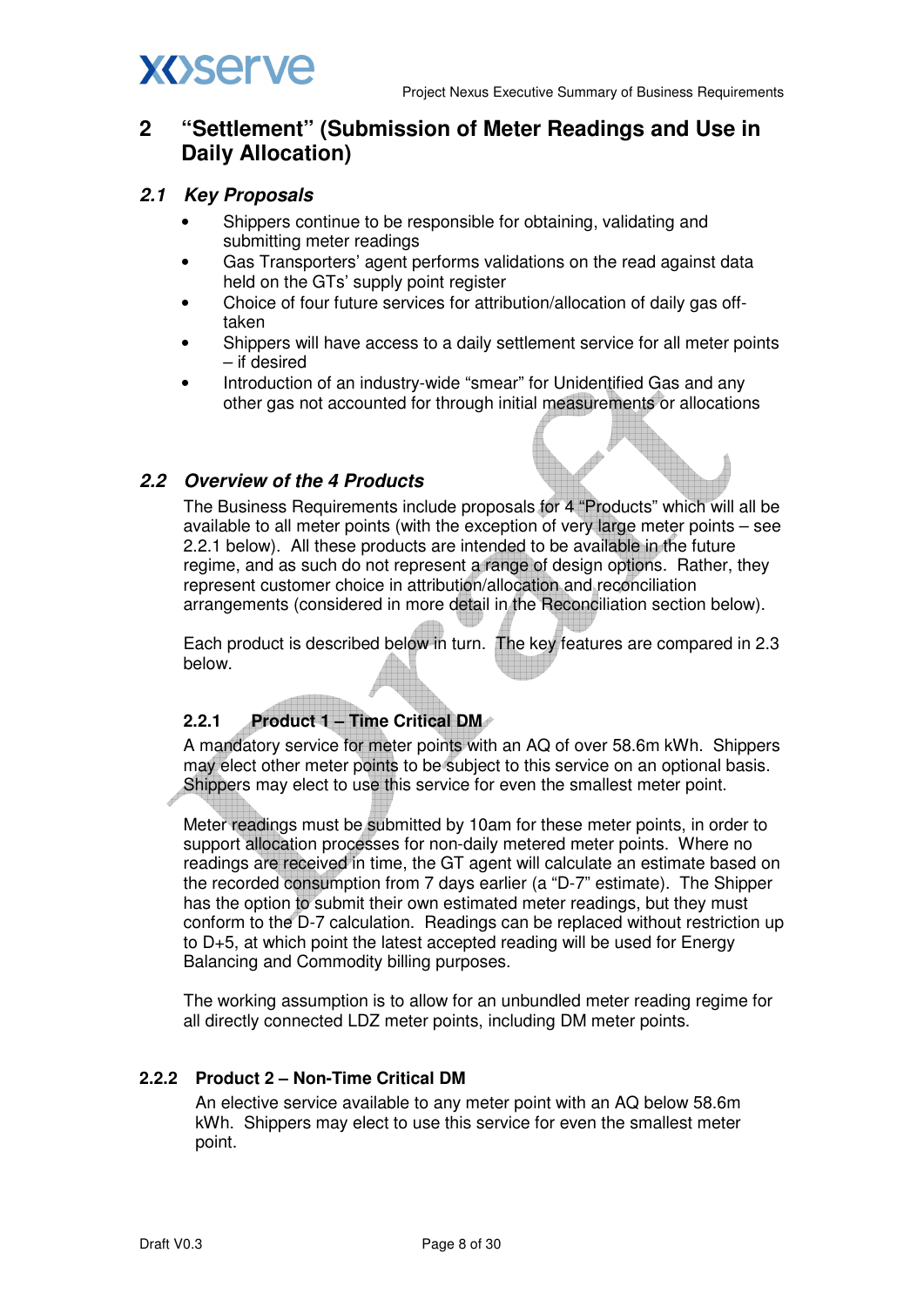

Meter readings must be submitted within 24 hours of the end of the gas day for these meter points, i.e. by 05:59 the following morning. In order to support allocation processes for non-daily metered meter points, the GT agent will use a "D-7" estimate in any allocation runs, until an actual reading is received.

Where no readings are received by D+5, the D-7 estimate will prevail. The Shipper has the option to submit their own estimated meter readings, but they must conform to the D-7 calculation. Readings can be replaced without restriction up to D+5, at which point the latest accepted reading will be used for Energy Balancing and Commodity billing purposes.

Products 1 and 2 are very similar, with the key differences being mandatory application of Product 1 to the largest meter points, and a longer read submission window for Product 2.

### **2.2.3 Product 3 – Batched Daily Readings**

A voluntary service available to any meter point with an AQ below 58.6m kWh.

The meter point is subject to non-daily metered allocation each day based on its AQ and an allocation algorithm. The need for change to the allocation algorithm is considered in section 2.5 below. Gas usage is subsequently reconciled for each day's individual consumption, by the Shipper submitting a batch of daily readings, which may be actual or estimated. The proposed read frequencies for batch submission are weekly, fortnightly and monthly.

### **2.2.4 Product 4 – Periodic Readings**

A voluntary service available to any meter point with an AQ below 58.6m kWh.

The meter point is subject to daily non-daily metered allocation based on its AQ and an allocation algorithm. Gas usage is subsequently reconciled when the Shipper submits a periodic meter reading, which must be an actual reading. The reconciliation quantities and values are derived using the original allocation profile.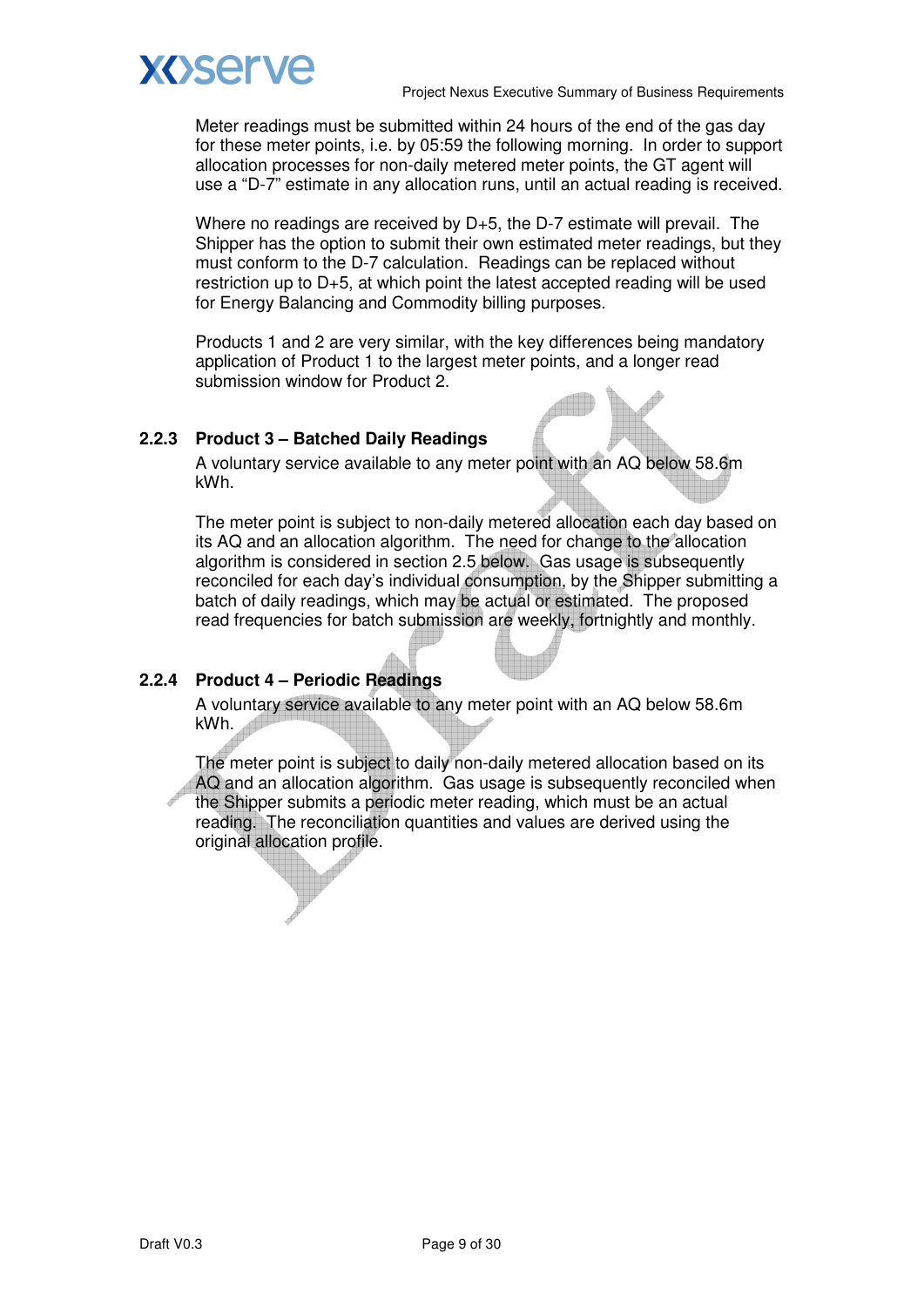

| <b>Process</b><br>Description                                       | Basis of<br>energy<br>Allocation                          | <b>Basis of</b><br>Energy<br>Balancing | <b>Shipper Read</b><br>Submission               | Missing read<br>arrangements for<br>energy allocation |
|---------------------------------------------------------------------|-----------------------------------------------------------|----------------------------------------|-------------------------------------------------|-------------------------------------------------------|
| Product 1: Daily<br>Metered Time<br>Critical<br>Readings            | Daily Read                                                | Daily Read                             | Daily by 10<br>am on<br>$GFD+1$                 | $D-7$ estimate $-$<br>Shipper or GT                   |
| Product 2: Daily<br>Metered not<br><b>Time Critical</b><br>Readings | GT<br>Estimate<br>(until receipt<br>of actual<br>reading) | Daily Read                             | Daily by end<br>of $GFD+1$                      | $D-7$ estimate $-$<br>Shipper or GT                   |
| Product 3:<br><b>Batched Daily</b><br>Readings                      | Allocation<br><b>Profiles</b>                             | Allocation<br><b>Profiles</b>          | Periodically in<br>batches of<br>daily readings | Not applicable – not<br>used in allocation            |
| Product 4:<br>Periodic<br>Readings                                  | Allocation<br><b>Profiles</b>                             | Allocation<br><b>Profiles</b>          | Periodically                                    | Not applicable – not<br>used in allocation            |

### **2.3 Key features of the four Products**

### **2.4 Mapping of the future Products to current services**

The four proposed products can be mapped approximately to the existing services as shown below. However, please see the individual descriptions for further details.

| <b>Current services</b>              | <b>Future "product"</b>            |            |
|--------------------------------------|------------------------------------|------------|
| DM Mandatory/<br><b>DM Voluntary</b> | Product 1 - Time Critical DM       | DМ         |
| DM Voluntary/<br><b>DM Elective</b>  | Product 2 – Non-Time Critical DM   |            |
| Non-Daily Metered                    | Product 3 - Batched Daily Readings | <b>NDM</b> |
|                                      | Product 4 - Periodic Readings      |            |

### **2.5 Treatment of "Unidentified Gas"**

An initial estimate of unidentified gas will be calculated each day as part of the daily gas allocation process.

#### **Step 1**

Daily reads are received from Products 1 and 2. (Note: for Product 2, D-7 estimates are used until an actual read is received, or where there is no reading for Product 1).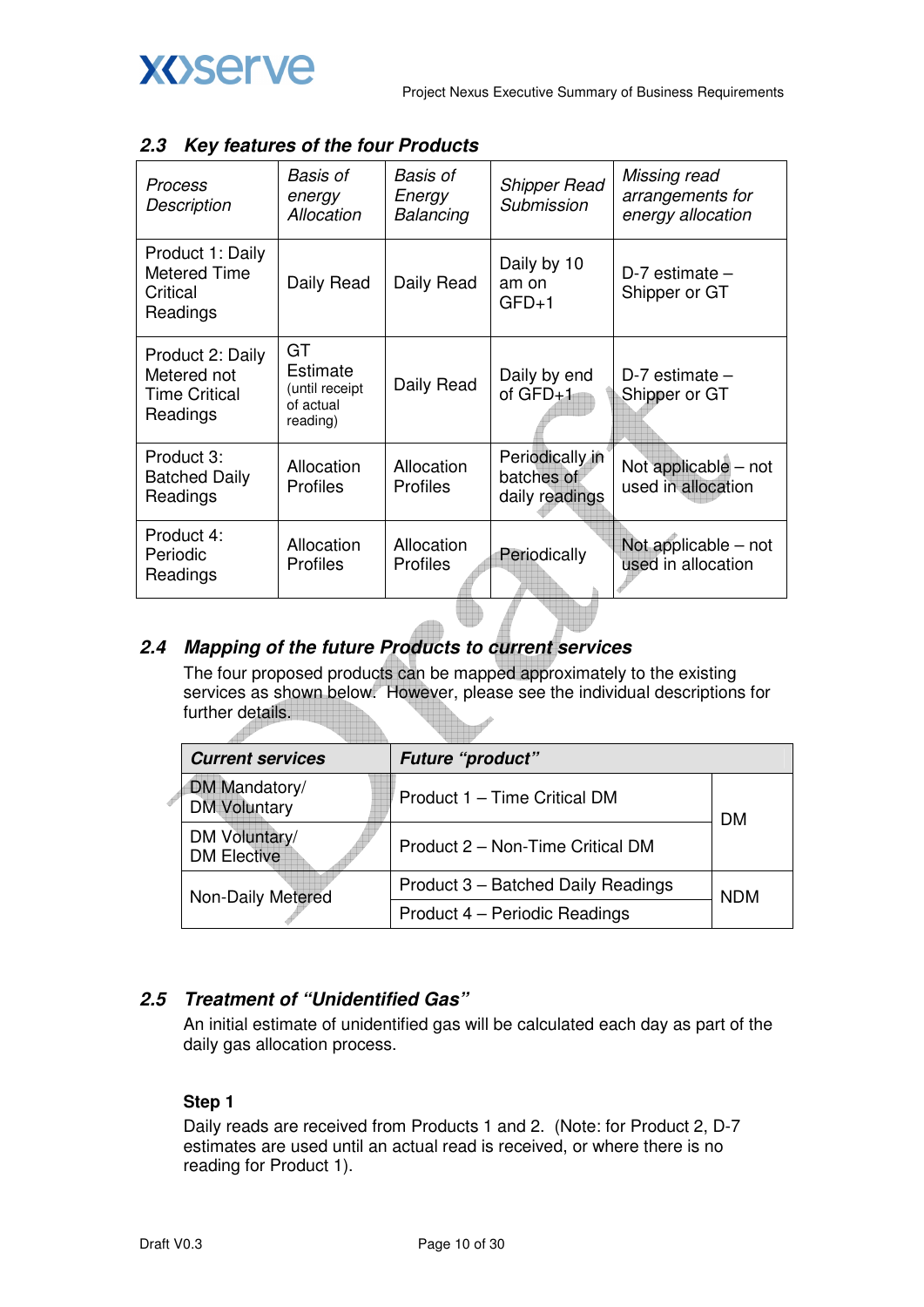

### **Step 2**

The NDM Algorithm calculates an initial allocation for all Product 3 and 4 meter points. This will require an improved estimation methodology. It is anticipated that this will still be based on AQ, but will be more responsive to other factors, such as weather. Further work on reviewing NDM Algorithms will be undertaken by the Demand Estimation Sub-Committee (DESC).

### **Step 3**

Total LDZ Throughput less Shrinkage, less Step 1 and Step 2 = Unidentified Gas for the LDZ.

#### **Step 4**



Unidentified gas in each LDZ is shared out to all portfolio Shippers in the LDZ based on their total Step 1 and Step 2 measurements for the day. The charge will be at portfolio level by Shipper by LDZ, not at meter point level.

This process is referred to as Allocation Scaling Adjustment in the Business Requirements Document. Unidentified Gas will be amended subsequently and re-shared as meter point reconciliations occur. See Reconciliation section (3) below.

### **2.6 Submission of Meter Readings**

Notwithstanding the introduction of DCC, little change is envisaged to the read submission arrangements. Submission of meter readings will remain the responsibility of the Shipper, and there is an assumption that Shippers will take on responsibility for obtaining and submitting reads for LDZ DM meter points, i.e. DM meter reading will become an unbundled service.

### **2.7 Meter Reading Validation**

Shippers will continue to have responsibility for validating meter readings prior to submission to the GTs' agent. The proposals include a new two-step validation process. Shippers will validate meter readings using the current AQ/SOQ for the meter point:

- For daily read meter points (Products 1 to 3), by comparing the energy that the reading would generate to the SOQ for the meter point
- For periodically read meter points (Product 4), by comparing the energy that the reading would generate to the AQ for the meter point , applied pro-rata for the number of days in the read period

If the proposed energy is passes the first test, it can be loaded to the GTs' system and used in all subsequent processes.

The GT agent will replicate the Shipper validations and in certain circumstances will reject reads if they fail the tests. This enhanced validation is essential to support the changes to downstream AQ calculation and reconciliation processes, which rely on these readings.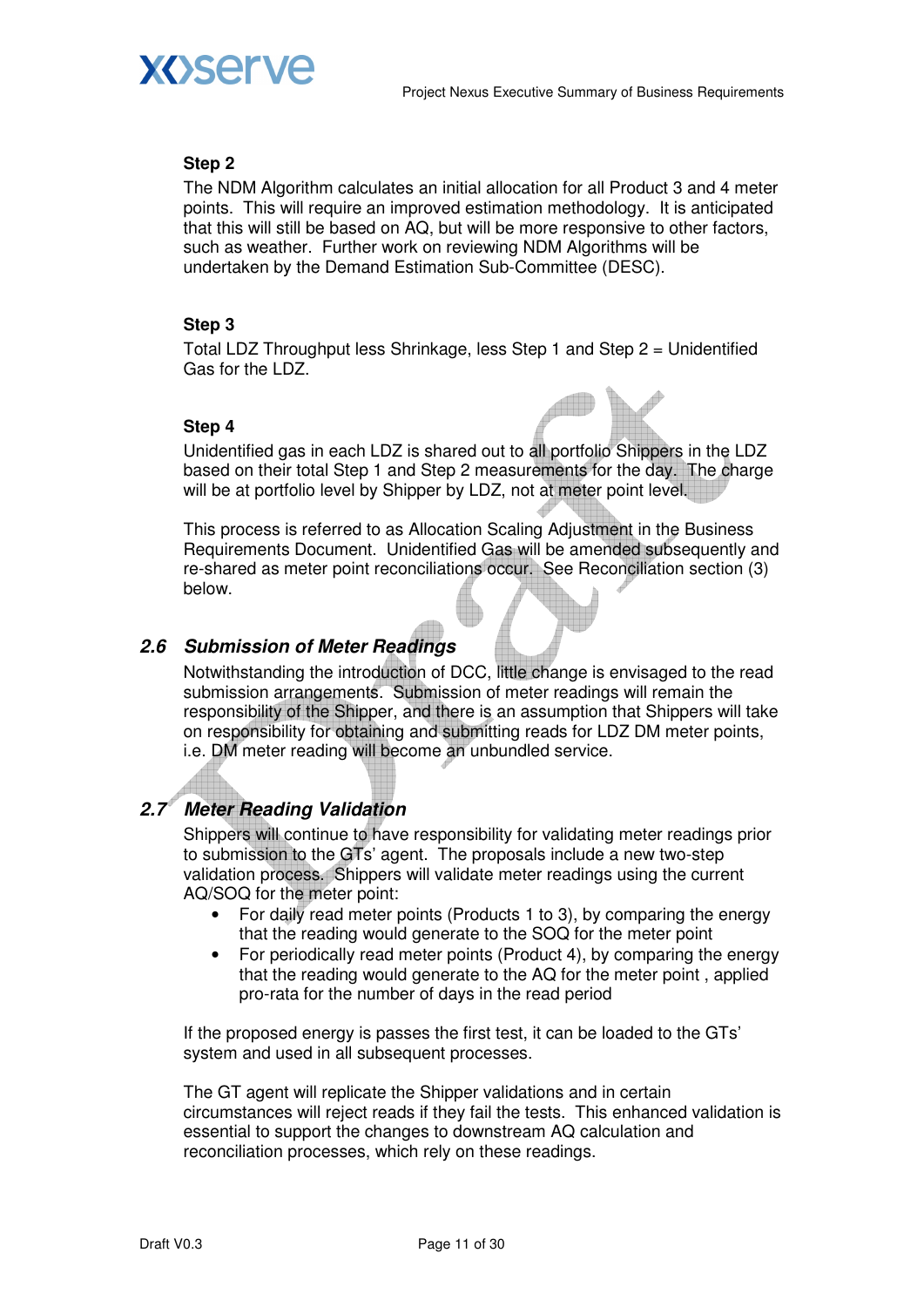

If the energy fails the first test but passes the second test, it can only be loaded if it has been submitted with an "Override" flag. By using this flag the Shipper confirms that they have checked the reading (and the energy generated) and acknowledges that the energy is unusually large or small, but confirms that it is correct. The "flag" could be populated at first attempt at submission, or at a subsequent re-submission following a rejection by the GT.

Reads where the energy fails the second test cannot be loaded.

As a safeguard, if the "override flag" is set for a reading which according to the GTs' agent's calculation would pass both tests, the read will be rejected. This is to protect all downstream processes from erroneous use of the flag, e.g. trying to "force" reads through without performing full validation.

### **2.7.1 Read validation tolerances**

The interaction of the two tests is shown below.

The working values of the tests can be found in the detailed Settlement BRD. It is intended that the actual values will be determined through further analysis at a later stage, and that there should be sufficient flexibility to amend the values after implementation if the industry agrees changes.



### **2.8 Interaction with Smart Metering Programme/DCC arrangements**

None of the proposals for meter read submission is directly dependent on rollout of smart meters or introduction of DCC, although we would expect that use of Products 1-3 would require automated meter reading facilities.

Product 4 is likely to be the default service for a current NDM meter point.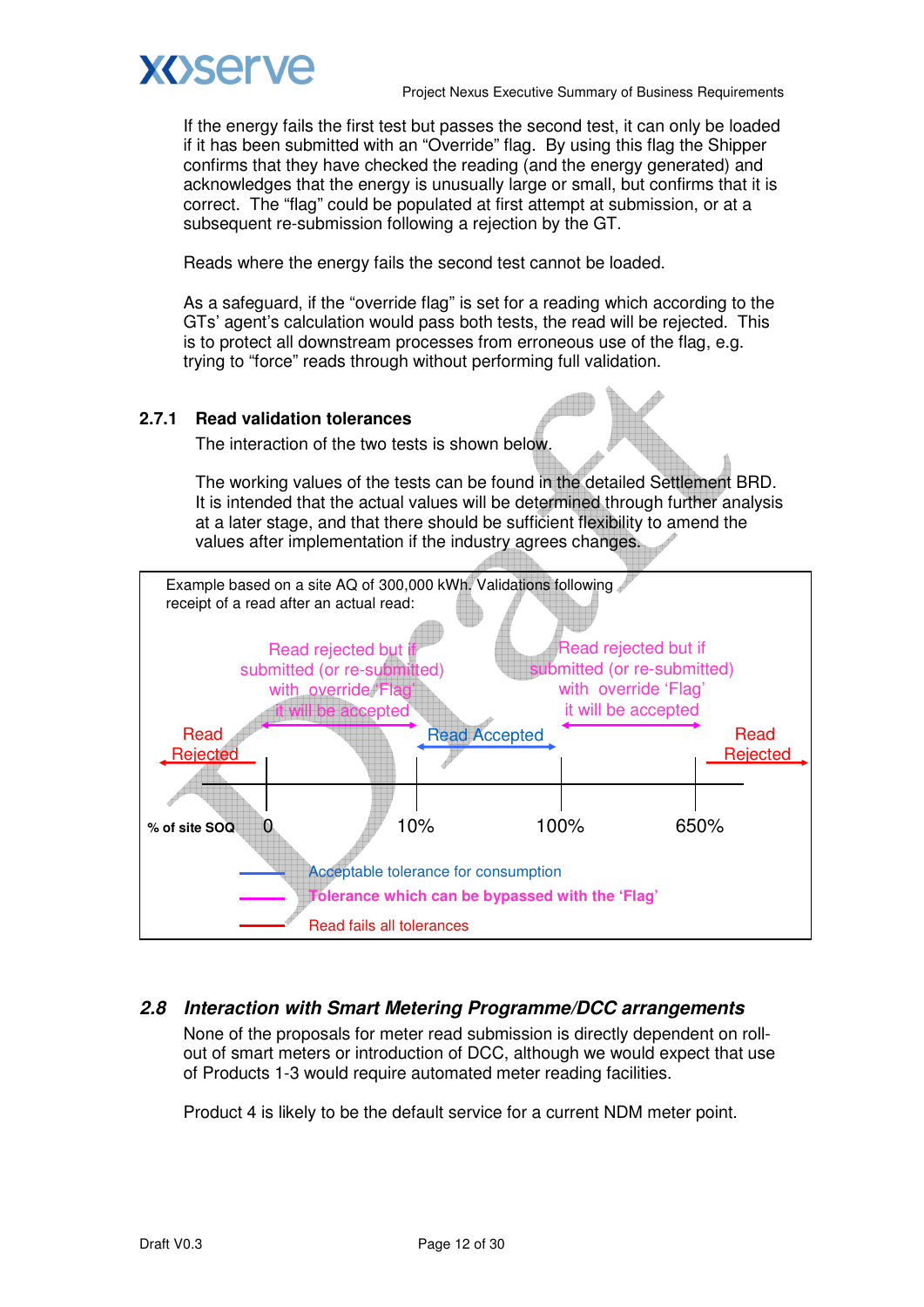### **2.9 Day Ahead Gas Nomination Processes**

One of the Workgroup's objectives was to maintain or improve the alignment of Day Ahead NDM Gas Nominations with NDM Allocations (after the Gas day). The proposal is to mirror the new NDM Allocation arrangements and to remain fairly close to the current principles for Day Ahead Gas Nominations:

- For the future equivalent of daily metered meter points (Products 1 and 2), the Shipper will nominate the next day's gas consumption
- Where the Shipper does not submit a gas nomination for Product 1 or 2 meter points (either for the interim or final runs of the nomination process) the GT will use a D-7 estimate (based on recorded consumption from 7 days earlier)
- For the future equivalent of daily non-metered meter points (Products 3 and 4), by estimating the next day's gas consumption, in a consistent manner to the after-the-day allocations
- Within each LDZ, the sum of daily metered nominations plus the sum of the NDM Estimates is deducted from the LDZ forecast consumption (as predicted by the Gas Control Room – unchanged from current arrangements)
- The difference between total LDZ forecast and the sum of all the meter point level forecasts is equal to forecast Unidentified Gas, and will be shared out to all portfolio Shippers in the LDZ based on their total forecast measurements for the day. As with the Allocation Scaling Adjustment the charge will be at portfolio level by Shipper by LDZ, not at meter point level.
- This process is referred to as Nominations Scaling Adjustment in the Business Requirements Document.

### **2.10 Access to Settlement Products**

Except as detailed in 2.2.1 above, any meter point can access any of the 4 products. Shippers will be required to designate a Product in advance for a meter point, and give future notice (probably a number of days' notice) of a change of Product.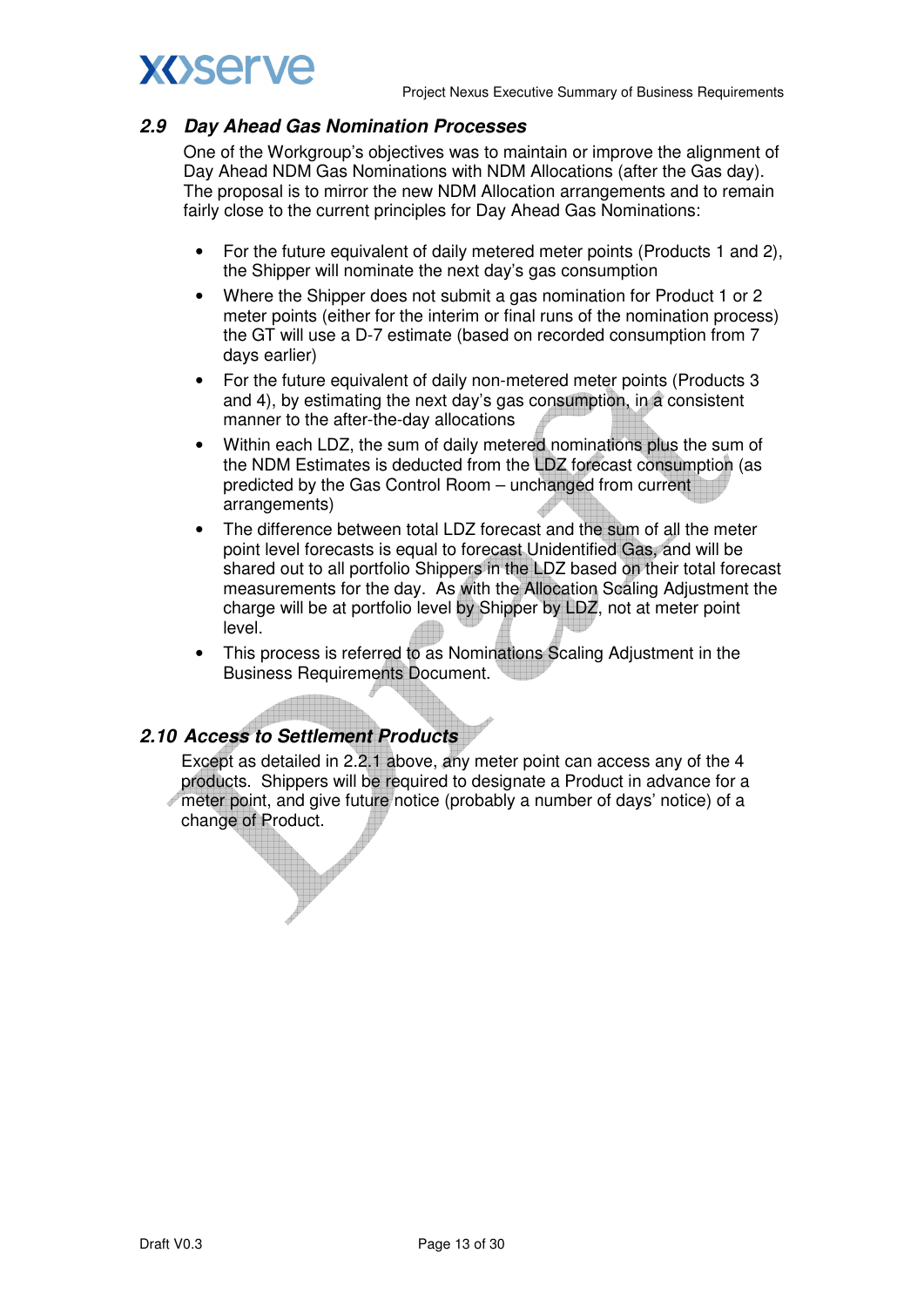



### **3 Reconciliation**

### **3.1 Key Proposals**

- Meter point reconciliation for all MPRs
- Removal of RbD and replacement with an industry-wide scaling adjustment
- No change to reconciliation principles and calculations, just to the range of meter points to which they apply
- Introduction of the concept of Resynchronisation for NDM meter points where meter readings are derived using certain types of automated reading equipment

### **3.2 Reconciliation services by Settlement Product**

The four Settlement Products will be subject to meter point reconciliation as follows:  $\lambda$ 

| Process<br>Description                                              | Basis of<br>initial<br>Allocation                         | Basis of<br>Energy<br>Balancing | <b>Shipper Read</b><br>Submission | Reconciliation                                                         |
|---------------------------------------------------------------------|-----------------------------------------------------------|---------------------------------|-----------------------------------|------------------------------------------------------------------------|
| Product 1: Daily<br>Metered Time<br>Critical<br>Readings            | Daily Read                                                | Daily Read                      | Daily by 10<br>am on<br>$GFD+1$   | Meter Point level<br>following a re-synch<br>or estimate               |
| Product 2: Daily<br>Metered not<br><b>Time Critical</b><br>Readings | GT<br>Estimate<br>(until receipt<br>of actual<br>reading) | Daily Read                      | Daily by end<br>of $GFD+1$        | Meter Point level<br>following a re-synch<br>or estimate               |
| Product 3:<br><b>Batched Daily</b><br>Readings                      | Allocation<br><b>Profiles</b>                             | Allocation<br>Profiles          | Daily Reads<br>in Batches         | Daily Rec at Meter<br>Point level on<br>receipt of a batch of<br>reads |
| Product 4:<br>Periodic<br>Readings                                  | Allocation<br><b>Profiles</b>                             | Allocation<br><b>Profiles</b>   | Periodically                      | Meter Point level at<br>receipt of read                                |

Reconciliation will still be based on a reconciliation energy amount (kWh) and will consist of Energy at SAP and Transportation Commodity costs at the applicable rates.

The three key reconciliation scenarios which exist in the current regime will continue to exist:

- DM Reconciliation on receipt of an actual reading following a series of estimated reads
- Resynchronisation reconciliation on receipt of a resynchronisation read, back to the previous resynch read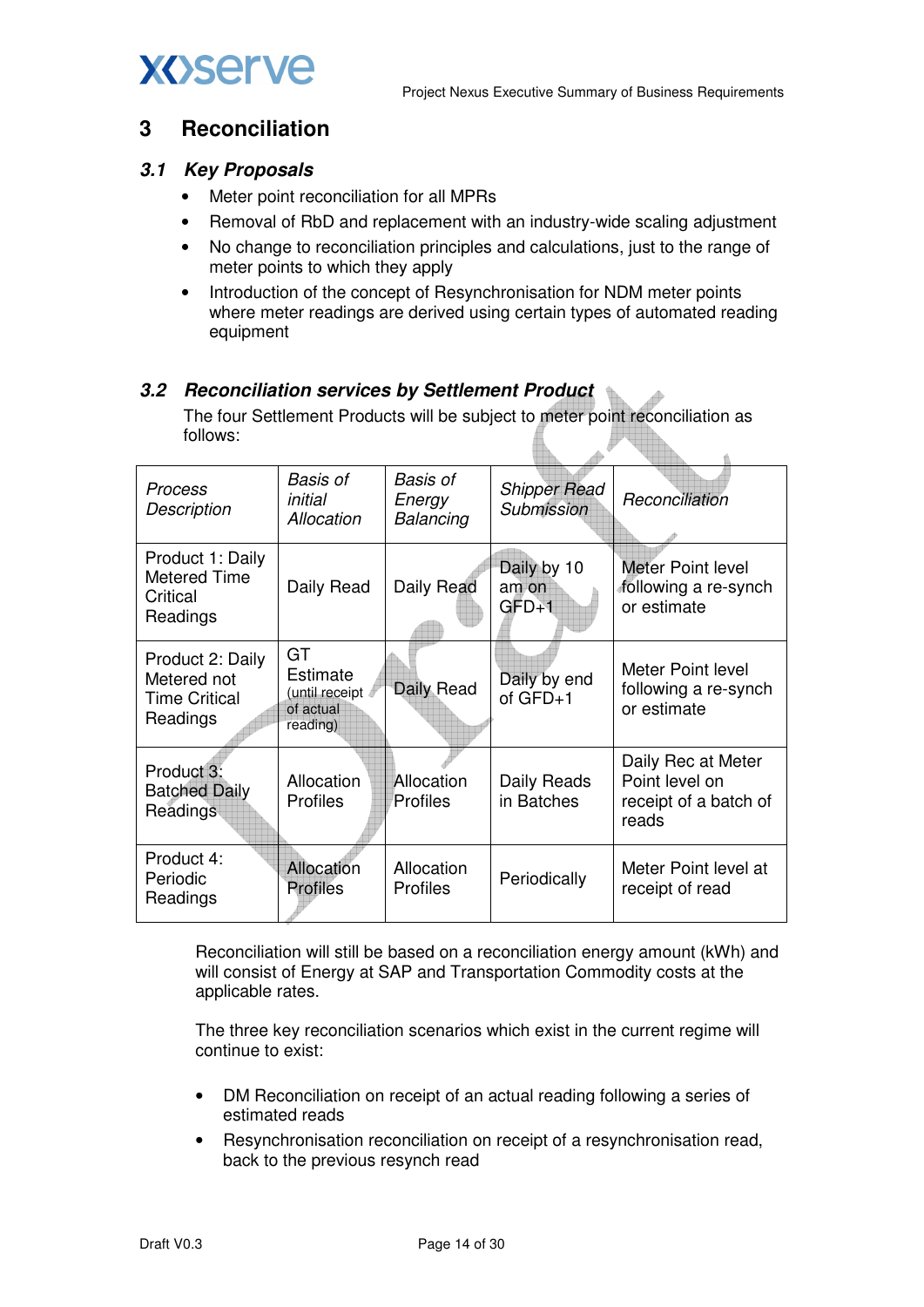



• NDM reconciliation, where periodic reads are received and reconciliation energy is attributed to the days since the last reading based on the allocation profile

In addition, Product 3 will introduce the concept of daily reconciliation when a batch of daily meter readings is received. The resulting reconciliations will be a series of one-day NDM reconciliations.

Meter point reconciliation will apply to all meter points, and will be triggered by the submission of a meter reading.

### **3.3 Reconciliation Safeguards**

There will be a number of safeguards to ensure that meter point reconciliation takes place in a timely manner. These safeguards all exist in the current regime, but the rules have been reviewed as part of these proposals. The safeguards include:

- Rules on which products or meter read frequencies can be adopted, based on meter point AQ
- Performance standards for meter read submission (i.e. requirement to submit readings for a certain proportion of the portfolio each day/month/year
- Where the reads are derived by meter reading equipment such as a datalogger, a requirement to obtain a check reading to a specified frequency. Note that meter reading equipment which captures and transmits the actual index of the meter, rather than relying on meter pulses or similar technology, would not require a check read.
- A "Must Read" requirement if reads are not submitted for a standard interval, whereby the GT will obtain a single meter reading and use it to trigger a reconciliation

| <b>Process</b><br><b>Description</b>                             | Qualification<br>criteria                                             | Performance<br>standard                                  | <b>Must Read</b><br>Requirement     | <b>Check Read</b><br>Requirement<br>(where<br>applicable) |
|------------------------------------------------------------------|-----------------------------------------------------------------------|----------------------------------------------------------|-------------------------------------|-----------------------------------------------------------|
| Product 1: Daily<br>Metered Time<br><b>Critical Readings</b>     | Mandatory<br>for all meter<br>points with<br>AQ > 58.6m<br><b>kWh</b> | $[99%]$ of<br>required reads<br>submitted each<br>day    | [4] months<br>since last<br>reading | Every [12]<br>months                                      |
| Product 2: Daily<br>Metered not Time<br><b>Critical Readings</b> | Any meter<br>point                                                    | $[97.5\%]$ of<br>required reads<br>submitted each<br>day | [4] months<br>since last<br>reading | Every [12]<br>months                                      |

The proposed trigger levels are set out below:

EL.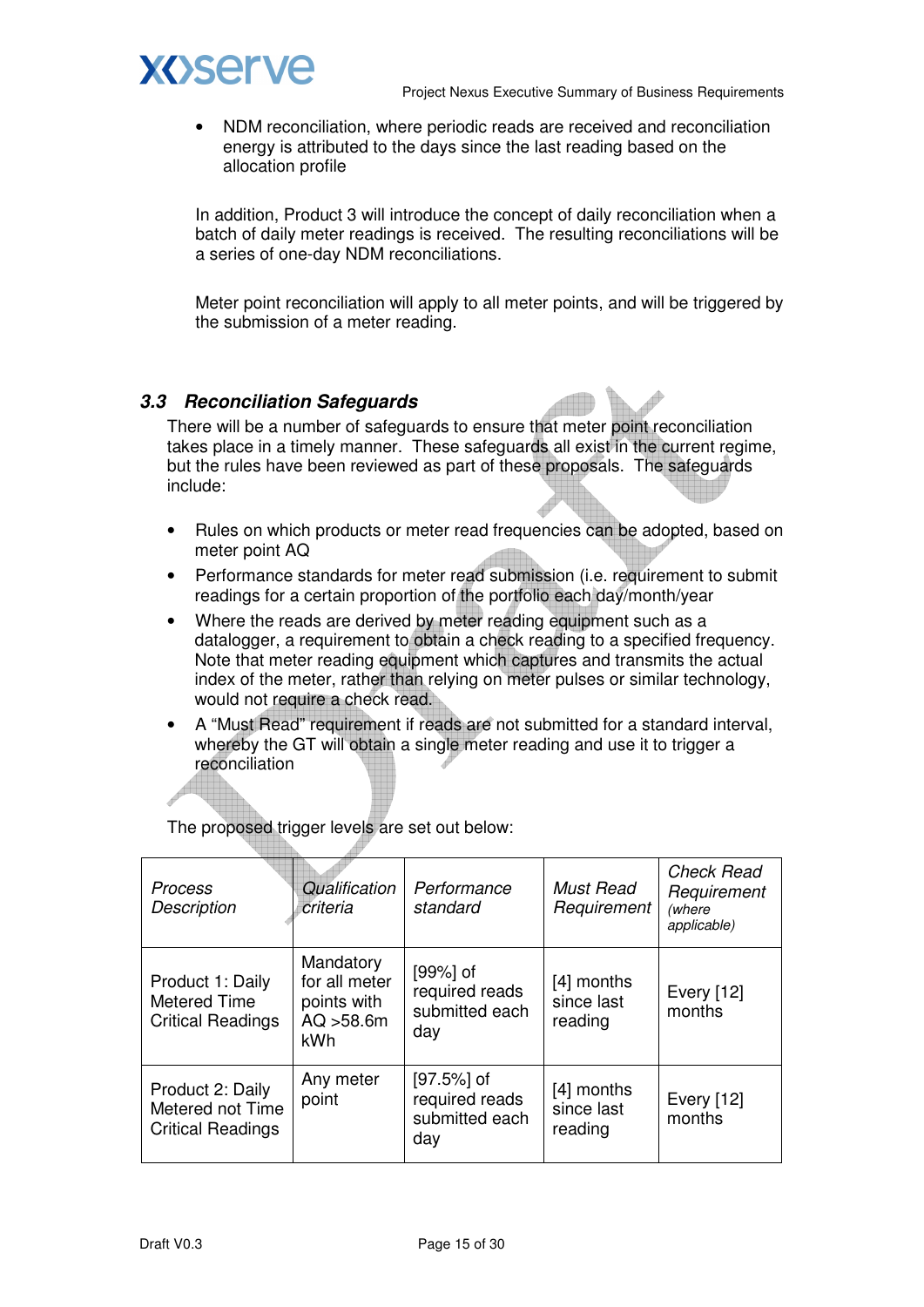

| Process<br><b>Description</b>                               | Qualification<br>criteria                          | Performance<br>standard                                          | <b>Must Read</b><br>Requirement       | Check Read<br>Requirement<br>(where<br>applicable) |
|-------------------------------------------------------------|----------------------------------------------------|------------------------------------------------------------------|---------------------------------------|----------------------------------------------------|
| Product 3:<br><b>Batched Daily</b><br>Readings              | Any meter<br>point                                 | Reads<br>submitted for<br>[90%] of meter<br>points each<br>month | $[4]$ months<br>since last<br>reading | <b>Every</b> [24]<br>months                        |
| Product 4:<br>Periodic<br>Readings-<br><b>Monthly Read</b>  | Product 4<br>meter points<br>with AQ<br>>[293,000] | Reads<br>submitted for<br>[90%] of meter<br>points each<br>year  | [4] months<br>since last<br>reading   | <b>Every</b> [24]<br>months                        |
| Product 4:<br>Periodic<br>Readings-<br><b>Annually Read</b> | Any meter<br>point                                 | Reads<br>submitted for<br>[70%] of meter<br>points each<br>year  | [24] months<br>since last<br>reading  | <b>Every</b> [24]<br>months                        |

### **3.4 Impact of Reconciliation on Unidentified Energy**

Each reconciliation, re-reconciliation and resynchronisation changes the measurement at an individual meter point, and therefore changes the amount of unidentified energy for the reconciliation period in the LDZ.

Instead of the current RbD (Reconciliation by Difference) arrangements, under these proposals all meter point reconciliations (of all three types listed in 3.2 above) will trigger an equal and opposite amendment to Unidentified Gas. This will result in debits or credits to all Shippers in the LDZ in line with their original measurements for the day. These amendments to Unidentified Gas will consist of energy charges only; there will be no Transportation Commodity element. These amendments are referred to as Reconciliation Scaling Adjustments, and it is envisaged that they will be processed monthly on the Reconciliation Invoice, at portfolio level only, not attributable to individual meter points.

LDZ Measurement Errors would be treated in the same way, with the opposite entry being included in the Reconciliation Scaling Adjustment.

### **3.5 Resynchronisation**

The concept of resynchronisation already exists for DM Meters, where drift between the datalogger readings and physical readings is accounted for and billed/credited in energy and transportation commodity terms.

The Proposals introduce the concept of resynchronisation for an NDM meter (Products 3 and 4) alongside DM Resynchronisation. Where the readings are derived, e.g. through a datalogger or other automated meter reading equipment, those reads can be used for daily or periodic reconciliation, but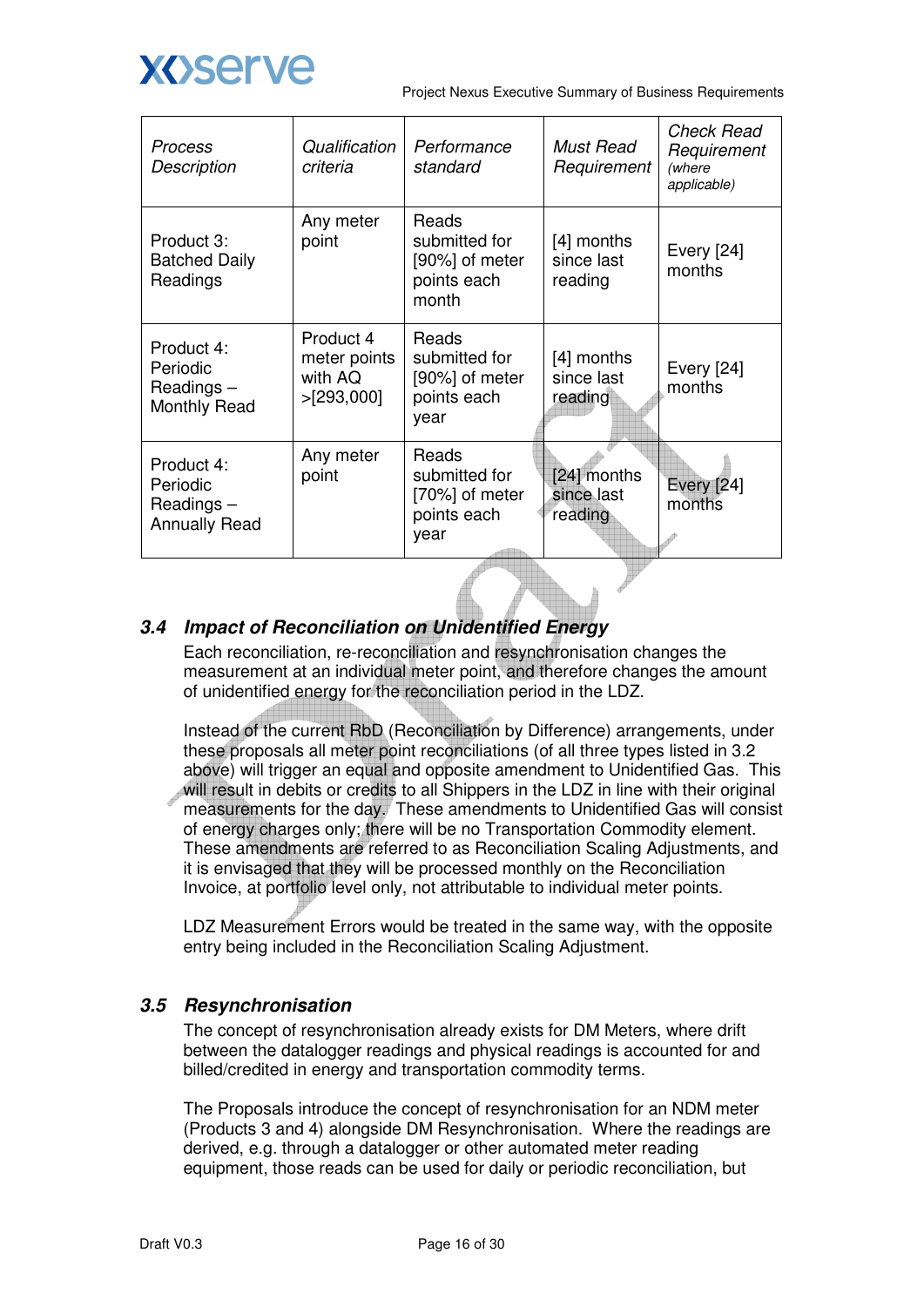

there will be the capacity for drift between datalogged derived readings and physical readings at the meter. The minimum requirements for resynchronisation frequencies are set out in 3.3 above.

There will be a new requirement to perform resynchronisation within a set timeframe and to advise the GT of the outcome, including any new readings. Resynchronisation will cause a re-reconciliation back to the date of the last resynchronisation. The same principles as for current DM resynchronisation will apply, with the drift treated as arising equally across the period.

There will be no requirement for resynchronisation on smart meters or other equipment which transmits the actual index of the meter.

### **3.6 Impact on Reconciliation Communication files**

The move to universal individual meter point reconciliation could dramatically increase the number of reconciliation transactions on the Reconciliation Invoice supporting information file. NDM Reconciliation processes currently handle around 200,000 transactions per month. Assuming that all SSPs initially adopted the annual read frequency, this would add around 1.7m extra transactions per month to the reconciliation invoice. A Shipper with 10% of both the NDM LSP and NDM SSP markets would see an approximate increase from 20,000 to 190,000 transactions per month on the invoice supporting files. Due to the structure of the invoice, there are usually at least 3 records for each transaction. As meter points move to monthly read frequency or from Product 4 to any other Product, these volumes will increase further.

### **3.7 AUGE (Allocation of Unidentified Gas Expert)**

The current proposal is that the role of the AUGE may be retained and the AUGE may continue to review the level and causes of Unidentified Gas. The AUGE may determine that the amounts apportioned to different sectors via Allocation Scaling Adjustments and Reconciliation Scaling Adjustments should be altered to reflect differing levels of contribution to Unidentified Gas. This alteration could be in the form of an amount of energy to be transferred between sectors or a % transfer between sectors.

#### **3.8 Impacts on other Processes**

The meter read validation described in 2.7 above is intended to remove the need for the current USRV ("NDM Filter Failure") and SRV processes, as all reads which pass the Shipper and GT validations are deemed suitable for use in downstream processes, e.g. reconciliation and AQ. The current queues of USRVs awaiting attention from Shippers are likely to be replaced by rejected meter readings awaiting investigation and correction/resubmission by Shippers. The volume of rejected reads will depend on a large number of factors, including the accuracy and efficiency of the Shipper's processes, the frequency of read submission and also on the level at which the read tolerances are set. The tolerance values will be a matter for future industry agreement.

In exceptional circumstances there may be a need for the GT agent to remove items from the reconciliation invoice for further investigation, where they produce excessively large debit or credit charges. This will protect the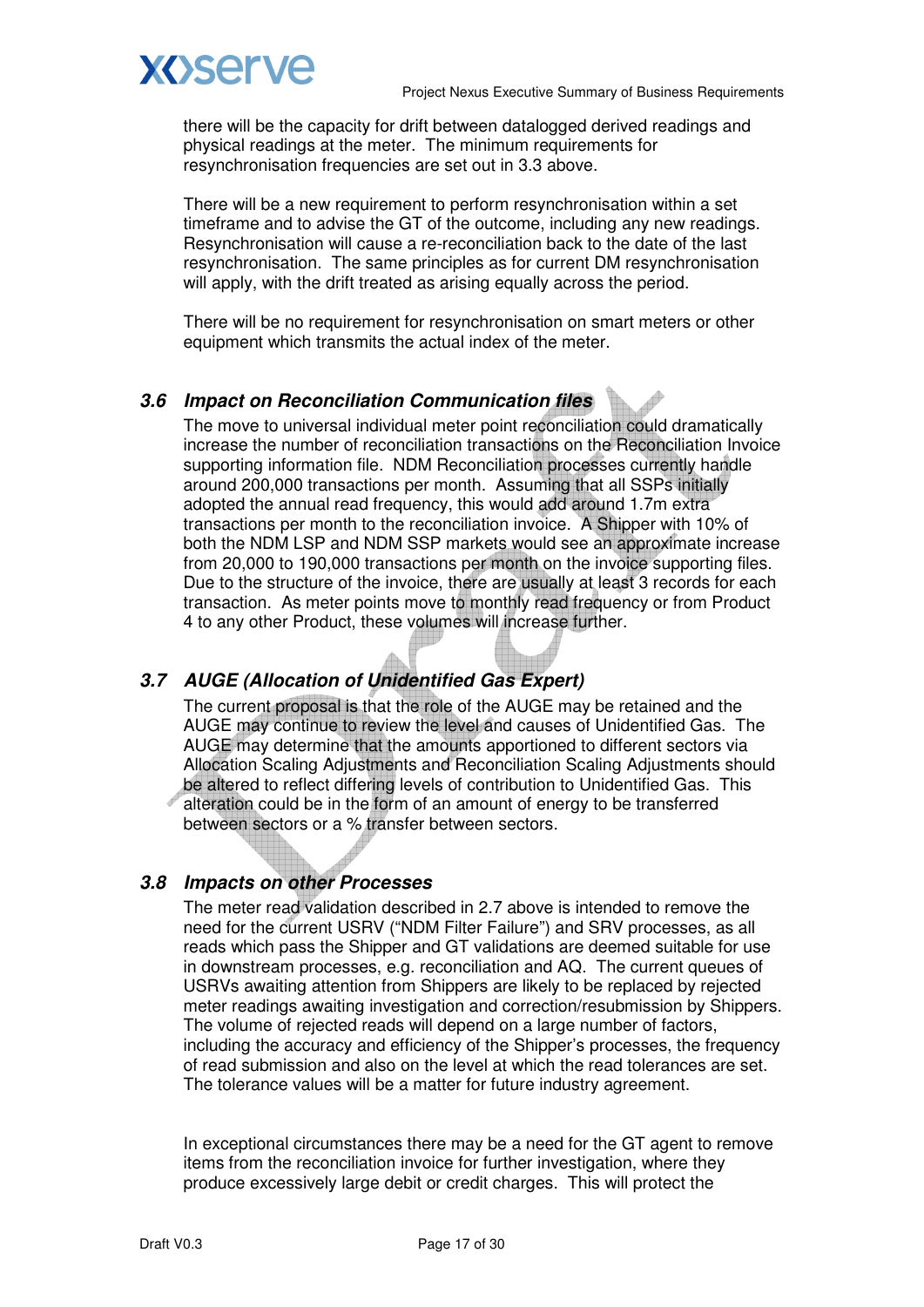

individual Shipper and all other Shippers in the LDZ from the impact of the charges. Following investigation (by the Shipper and/or GT agent), the item would be either released or amended. The wider the read validation tolerances, the greater the need for this failsafe mechanism. Its use could be expected to be infrequent, given the increased emphasis on validation of meter readings.

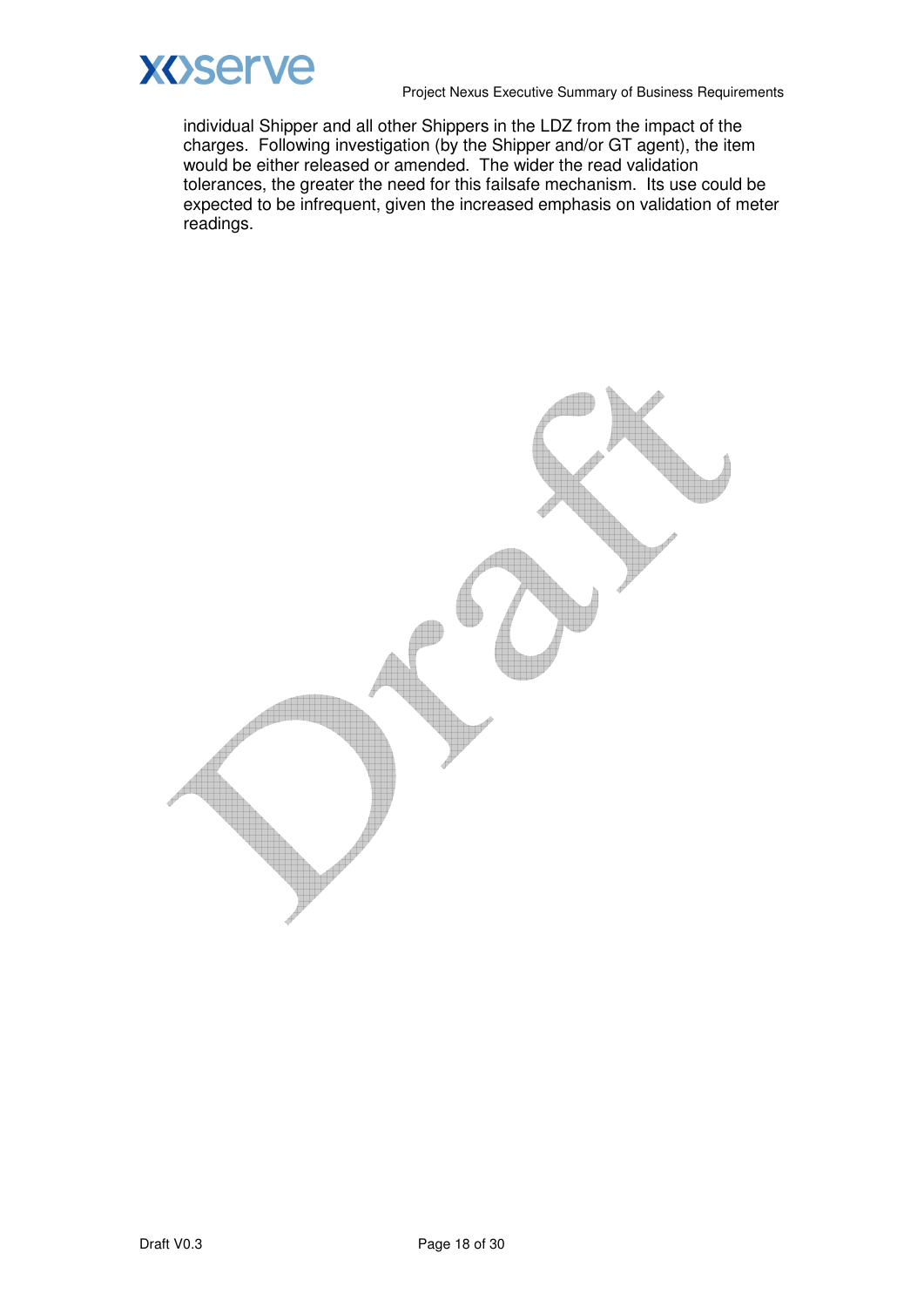## **4 Annual Quantity (AQ)**

### **4.1 Key Proposals**

- Monthly re-calculation of AQ, if a new meter reading has been received in the last month
- If reads have previously passed validation against data held on the GT register they are deemed suitable for all processes, including AQ
- Removal of amendment and appeals phases of AQ process
- 2 SOQs one for Allocation and another 'fixed SOQ' which applies for 6 or 12 months for transportation charging purposes.

### **4.2 Monthly AQ calculation process**

Each month (expected to be the  $10<sup>th</sup>$  day of the month) new AQs will be calculated for all meter points where a reading has been loaded since the last calculation run. If no new reading has been received, the AQ will not be recalculated. For a read to have loaded to the GTs' system, it must have passed the validations described in 2.7 above. Where more than one read has been received in the month, only the latest dated reading will be used. Where one or more replacement reading has been supplied for the latest date, only the last provided reading will be used.

The AQ calculation will use the current approach of a WAALP (Weather Adjusted Annual Load Profile), to covert the actual consumption to a seasonal normal consumption. The exact formulation of future WAALPs will depend on the outcome of DESC's deliberations on changes to the NDM Algorithm.

New AQs will automatically go live with effect from the 1<sup>st</sup> of the following month.

| <b>Process</b><br><b>Description</b>                             | Timing of<br>AQ<br>calculation | Reads used for<br>AQ calculation                                   | <b>Read Type</b><br>used for the<br>AQ<br>calculation | SOQ<br>Calculation          |
|------------------------------------------------------------------|--------------------------------|--------------------------------------------------------------------|-------------------------------------------------------|-----------------------------|
| Product 1: Daily<br>Metered Time<br><b>Critical Readings</b>     | Monthly                        | 2 reads a<br>minimum of 9<br>months & max<br>of 36 months<br>apart | Actual &<br>Shipper<br>Estimate                       | Shipper<br><b>Nominates</b> |
| Product 2: Daily<br>Metered not Time<br><b>Critical Readings</b> | Monthly                        | 2 reads a<br>minimum of 9<br>months & max<br>of 36 months<br>apart | Actual &<br>Shipper<br>Estimate                       | Shipper<br>Nominates        |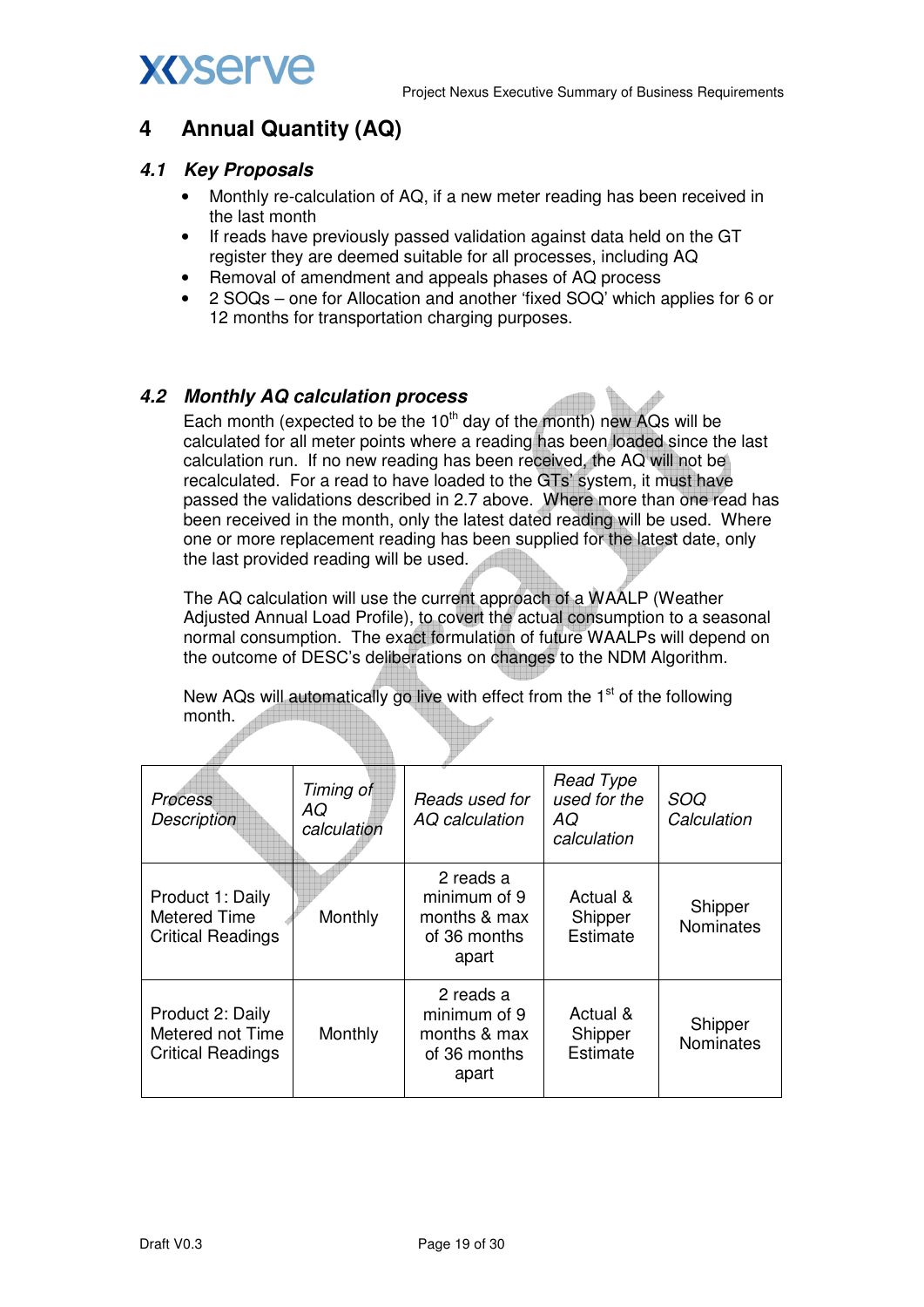

| Process<br><b>Description</b>                  | Timing of<br>AQ<br>calculation | Reads used for<br>AQ calculation                                   | <b>Read Type</b><br>used for the<br>AQ.<br>calculation | SOQ<br>Calculation |
|------------------------------------------------|--------------------------------|--------------------------------------------------------------------|--------------------------------------------------------|--------------------|
| Product 3:<br><b>Batched Daily</b><br>Readings | Monthly                        | 2 reads a<br>minimum of 9<br>months & max<br>of 36 months<br>apart | Actual &<br>Shipper<br>Estimate                        | <b>GT Derives</b>  |
| Product 4:<br>Periodic<br>Readings             | Monthly                        | 2 reads a<br>minimum of 9<br>months & max<br>of 36 months<br>apart | Actual                                                 | <b>GT Derives</b>  |

### **4.3 AQ Calculation for Products 1 and 2**

The optimum read period for AQ calculation will be 50 weeks, with a minimum of 9 months and maximum of 36 months. Estimated readings can be used as either the start or end reading of the reference period (or both).

### **4.4 AQ Calculation for Products 3 and 4**

The optimum read period for AQ calculation will be 50 weeks, except for Annually Read meters on Product 4, where it will be 42. In all cases the minimum reference period is 9 months and the maximum is 36 months. Estimated readings can be used as either the start or end reading of the reference period for Product 3 only.

### **4.5 Validation of AQs**

As all reads used in the calculation of AQs have been subject to both Shipper and GT validation as described in 2.7 above, there will be no Shipper review and challenge phase prior to their application. A communication file will be issued to Shippers, detailing all re-calculated AQs. These AQs will go live automatically, and there will not be an "Amendment Window", unlike the current regime.

### **4.6 Correction of AQs**

If a Shipper identifies an erroneous AQ, e.g. due to incorrect meter reads or meter asset details, they must correct the erroneous data and/or submit a further meter reading. The next AQ calculation will use the revised data and will calculate an improved AQ. There will be no retrospective correction of AQs. The new arrangements should allow the Shipper to correct their AQ for the following month.

Any mis-allocation of energy during the period that the AQ was erroneous will be corrected by the normal workings of reconciliation (which will apply to all meter points individually in future).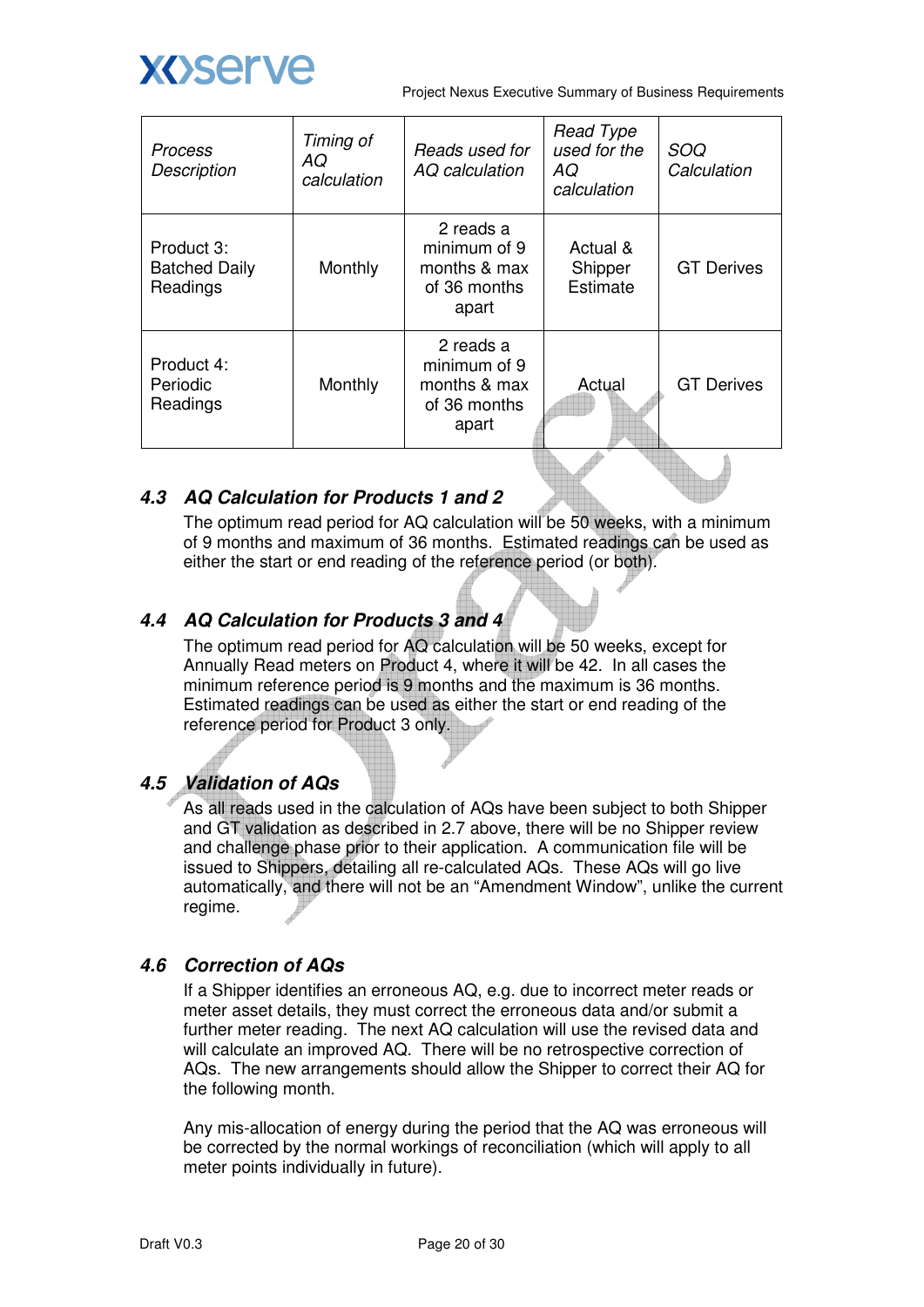



There will be a mechanism to amend AQs, to be used in exceptional circumstances, e.g. following a significant change in gas usage at a meter point. The Shipper will need to submit a request to the GT, which will be validated prior to acceptance/rejection.

### **4.7 Calculation and Use of SOQs**

Shippers will continue to nominate SOQs and SHQs for Product 1 and 2 meter points.

For Products 3 and 4, the GT will continue to calculate the SOQ, using Load Factors or a similar approach. As the AQ varies each month (assuming that monthly reads are received) so the SOQ and associated EUC for NDM Allocation will also vary. A change in AQ from the  $1<sup>st</sup>$  of the month would result in a change to NDM Allocation level and patterns from that date.

In addition for Products 3 and 4, SOQs at a snapshot date (date to be determined) will continue to apply for a period of [12 or 6] months for Transportation charging rate purposes. This will give certainty of costs/income to both Shipper and GT. Regular monthly AQ updates will not affect this SOQ, although an AQ correction (as described in 4.6 above) would change this SOQ and therefore Transportation charging rates.

### **4.8 Communication of amended AQs**

Shippers will be issued with a monthly update of their revised AQs, SOQs and EUCs (where applicable), which shows existing and revised values. Note, this communication will only be received where there are values to display, i.e. where there is at least one revised AQ to report.

There will be a separate report of all rolled over (i.e. unchanged) AQs and the reason for non-calculation.

### **4.9 Reporting**

The proposals envisage that there will be a need for monthly reporting of AQ movements and non-movements, although the exact contents have yet to be finalised.

The same safeguards that ensure that meter point reconciliation takes place at a reasonable frequency (see 3.3 above) should ensure that AQs are updated with reasonable frequency, depending on the AQ of the meter point.

#### **4.10 Impacts on other Processes**

The Workgroup identified that if monthly AQ calculation were implemented at the same time as or after universal meter point reconciliation, then the "End of Year AQ Reconciliation" for AQ Threshold Crossers (UNC E7.4.3) would no longer be required. If implemented earlier, then End of Year AQ Reconciliation would still be required for a transitional period.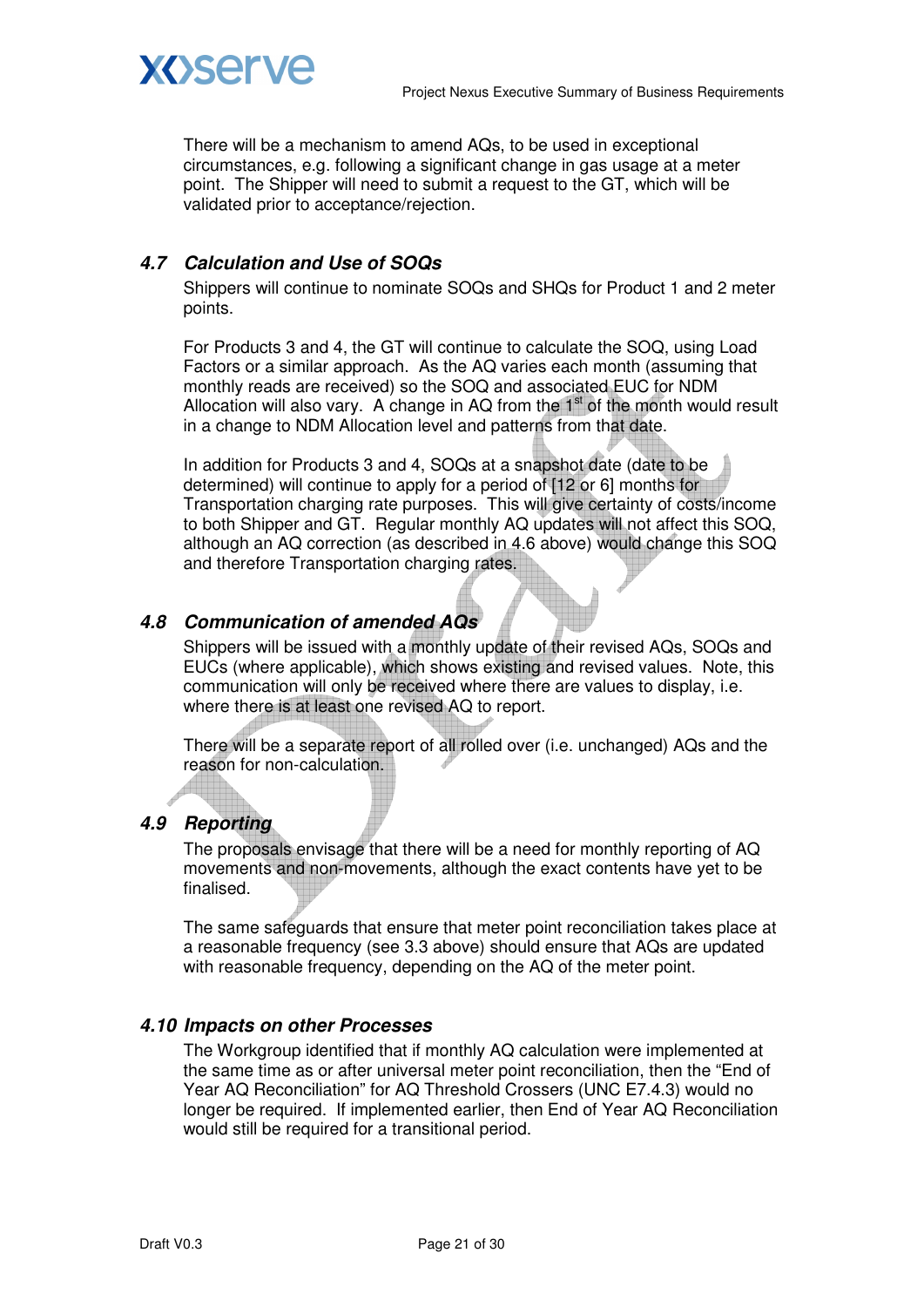

These proposals remove the current AQ Amendment process, as the new values will go live automatically the following month. The AQ Appeal process will also be replaced, as the Shipper will have the power to amend the AQ at any time by submission of an up-to-date meter reading.

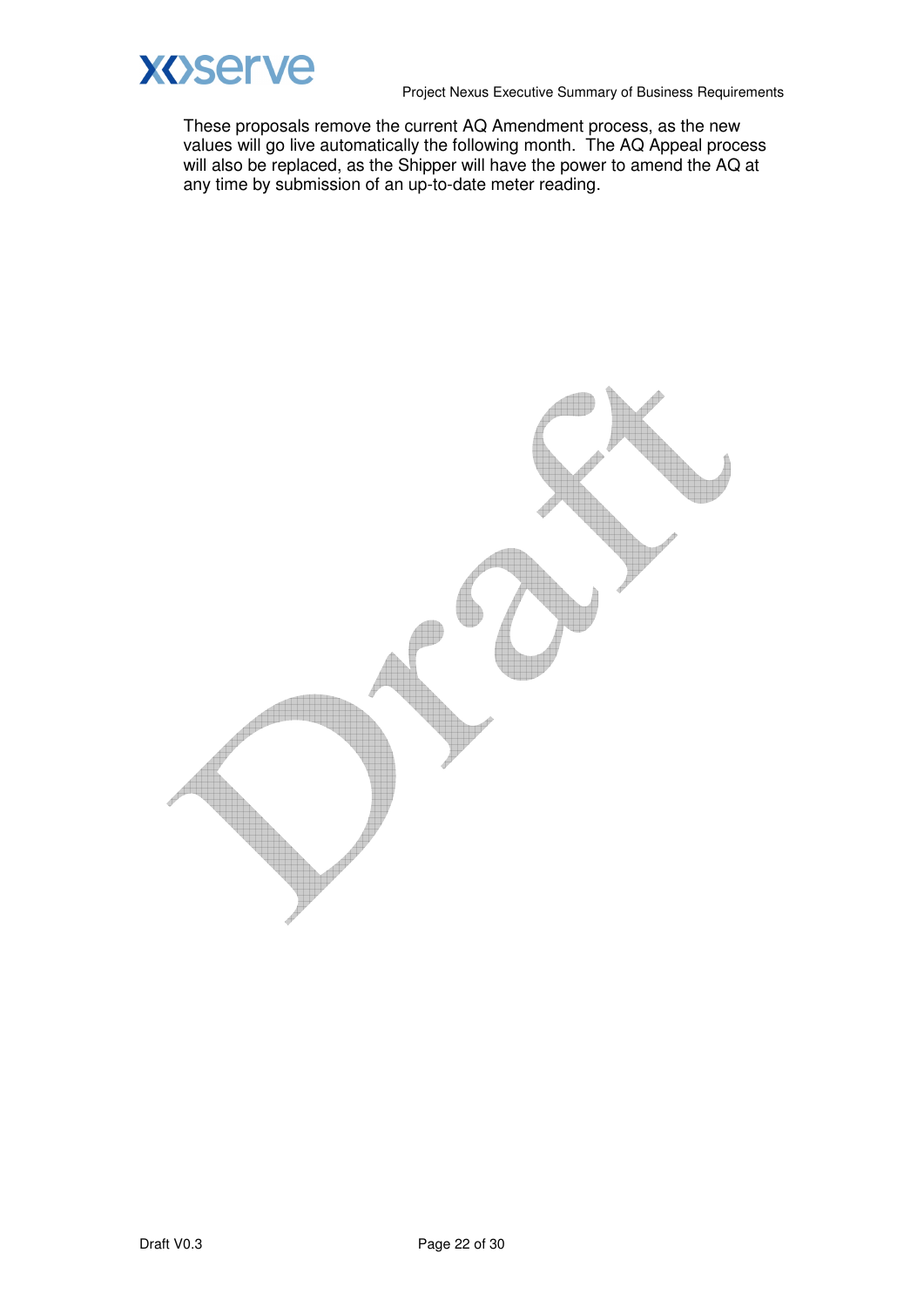

# **XOServe**

### **5 Retrospective Updates**

### **5.1 Key Proposals**

- Facility for current Shipper to amend asset data for their period of ownership
- Automatic financial adjustments for amended asset data
- Ability for current and previous Shippers to amend any periodic meter reading for their period of ownership
- Automatic re-reconciliations where a meter reading is amended

### **5.2 Update of Meter Point/Meter Asset Data**

The current Shipper will be able to amend the key meter asset data for any effective date in their period of ownership (e.g. the metric/imperial indicator or the read units). The earliest effective date for an update would be the first day of their ownership, although they will submit the correct date of the update for information purposes.

If applicable, a financial adjustment will be calculated and issued automatically following an update to meter asset data, in the form of a re-reconciliation. The invoicing Line in the Sand will continue to apply, so some reconciliation periods may not be adjusted and invoiced, if they fall before the cut-off date. Changes to current Line in the Sand arrangements are outside of the scope of the Topic Workgroups.

Any previous Shippers will not be able to amend assets for their period of ownership and will not receive any notification of changes by subsequent Shippers. If a Shipper previously owned a meter point, lost it and regained it, the amendment facility applies only in the current period of ownership.

Where a previous Shipper identifies an error in the set up of meter assets for their period of ownership, they will need to request a financial adjustment via the GTs' agent.

### **5.3 Replacement of Meter Readings**

Any Shipper will be able to change any reading in their period of ownership for all Products, subject to the Line in the Sand date. An amended reading for Product 3 or 4 will usually trigger two re-reconciliations, for the two periods either side of the reading. For Products 1 and 2 a first time replacement would trigger two reconciliations, for the two days either side of the reading. Subsequent replacements would trigger re-reconciliations.

Replaced meter readings will be subject to the validations described in 2.7 above. Change of Shipper readings can only be changed with the agreement of both the outgoing and incoming Shippers.

### **5.4 Address Amendments**

Both the Shipper and the GT will be able to amend the address details for a meter point. Where an address amendment changes the LDZ to which the meter point is assigned, this may change the Transportation charging rate for the meter point. If applicable, where the current Shipper amends address data,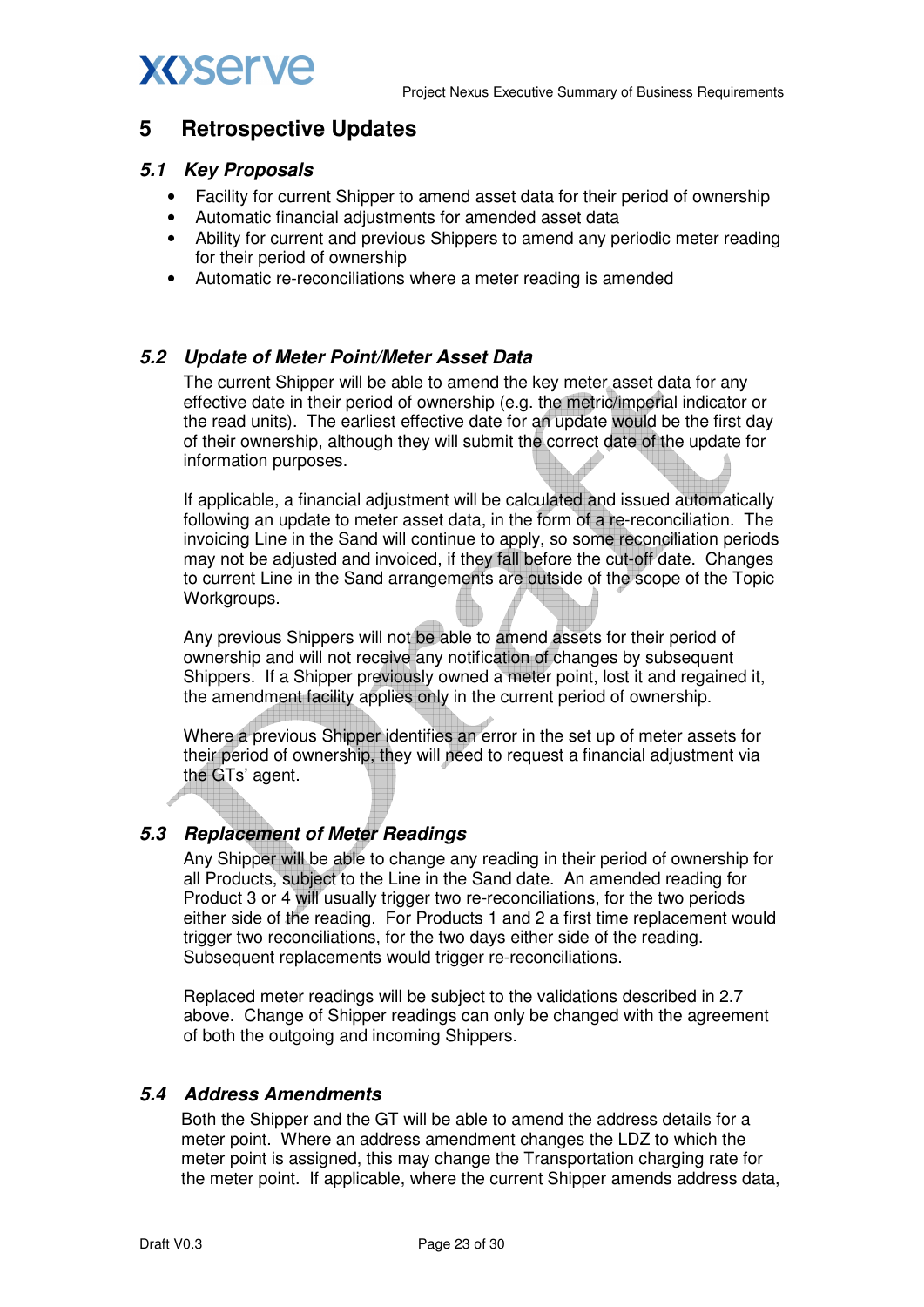

a financial adjustment will be calculated and issued automatically following an update to address data, in the form of a re-reconciliation.

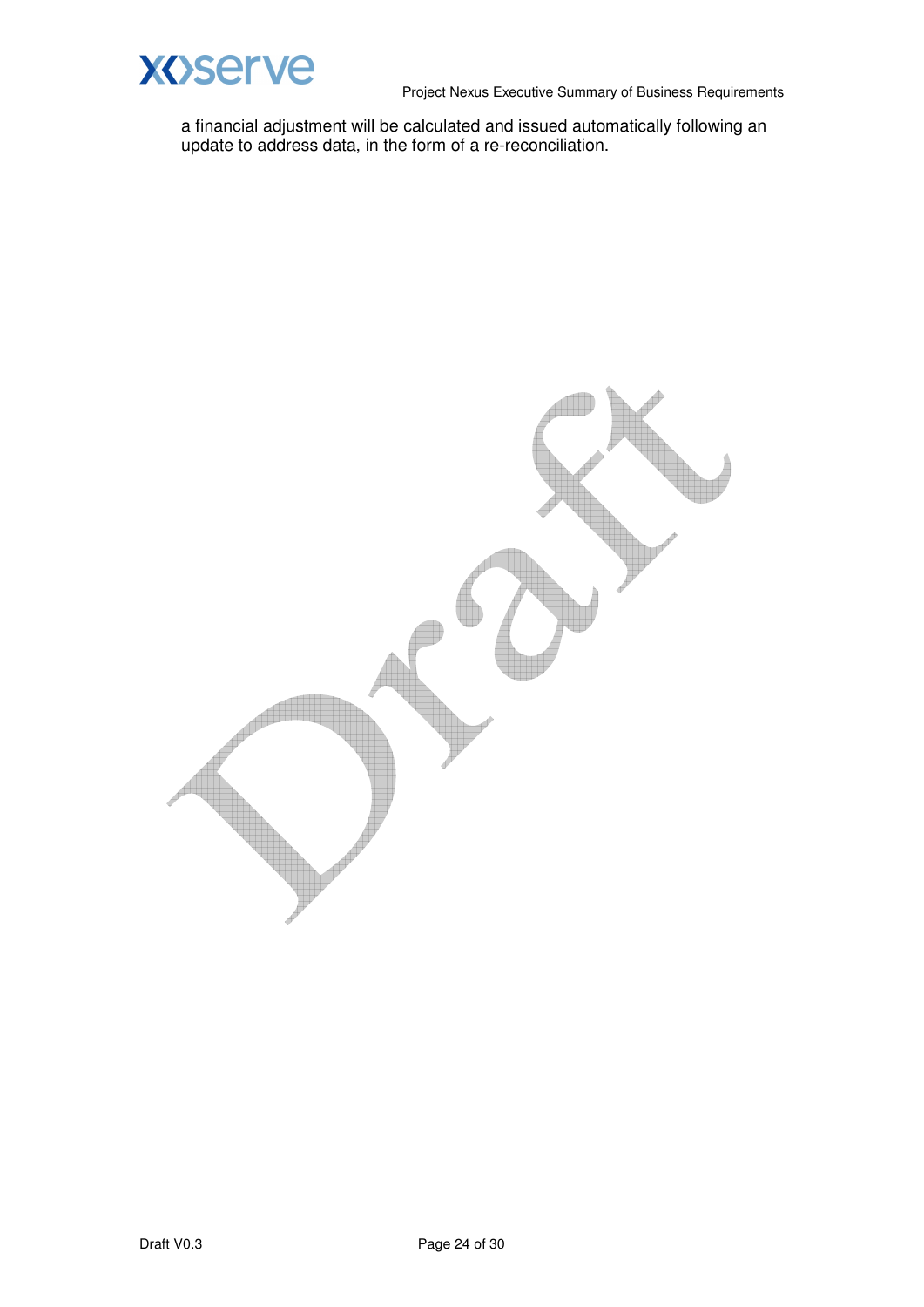

## **XOServe**

### **6 Supply Point Register**

### **6.1 Key Proposals**

- GT monitoring of Shippers' compliance with the check read requirement
- Provision of 12 months' consumption data (where available in the GTs' systems) to any potential new Shipper
- Improved management of priority and vulnerable customers

The proposals developed by the Workgroup have been documented as "Business Principles", as they are generally at a higher level than for the preceding topics.

### **6.2 Monitoring of check read submission**

The GT will develop processes to record, monitor and report Shippers' performance in obtaining and submitting check reads. Obtaining the check read will remain the Shipper's responsibility: the GT will not become the "Check Read Provider of Last Resort".

### **6.3 Provision of historic consumption data**

A Shipper contemplating a Supply Point Nomination will have the facility to obtain 12 months of consumption history, to assist in understanding the consumption levels and patterns of the meter point. The completeness of the read history will be dependent on the read submission performance of the Shipper(s) owning the site for the previous 12 months. Daily consumption history is only likely to be available for Products 1 to 3, and may not be complete if the meter point has only recently been moved to that Product from Product 4, or if there has been an equipment failure.

### **6.4 Improved management of priority and vulnerable customers**

The GT will develop improved processes to record and manage data relating to Vulnerable and Priority Consumers, so that any incoming Shipper can be advised of the current status of the meter point. Responsibility for maintaining these data items will remain with the Shipper.

### **6.5 Extension of the scope of the Supply Point Register**

Subject to a cost/benefit assessment, the Workshop agreed an aspiration to have a single consistent Supply Point Register service , including:

- Unique Sites
- NTS meter points
- iGT meter points
- LPG meter points
- **Interconnectors**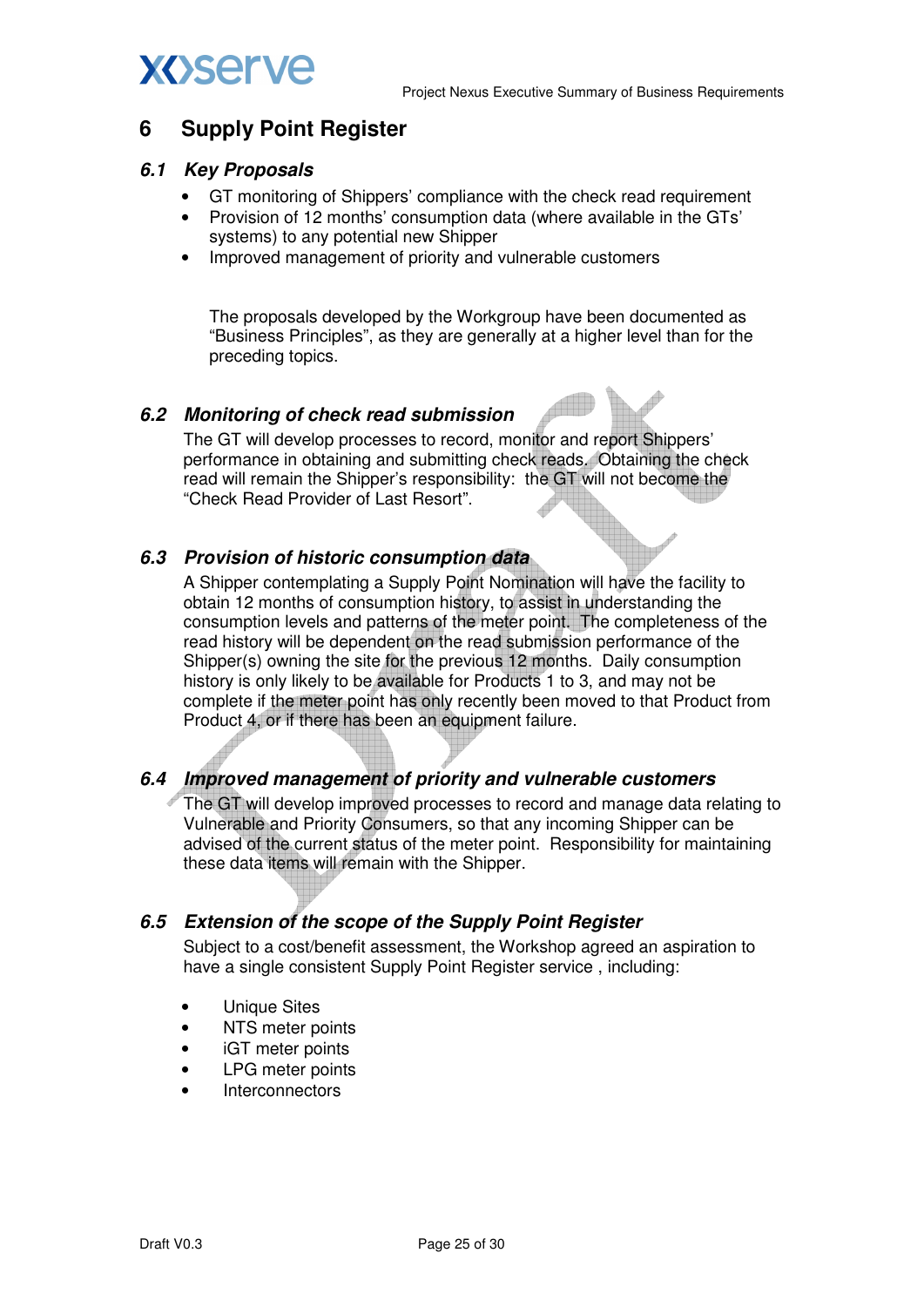

#### **6.6 iGT Meter Points**

There is a longstanding aspiration amongst many Shippers have a single consistent Supply Point Register service for all iGT supply meter. This is currently being explored by iGTs and GTs. Ofgem are considering the governance and funding aspects.

It is a working assumption that iGT meter points (CSEP meter points) will be included on the Supply Point Register and will be subject to the same processes and interfaces as for directly connected sites, especially for confirmation, read submission and AQ.

However, a considerable amount of further work is needed before this assumption can be fully validated.

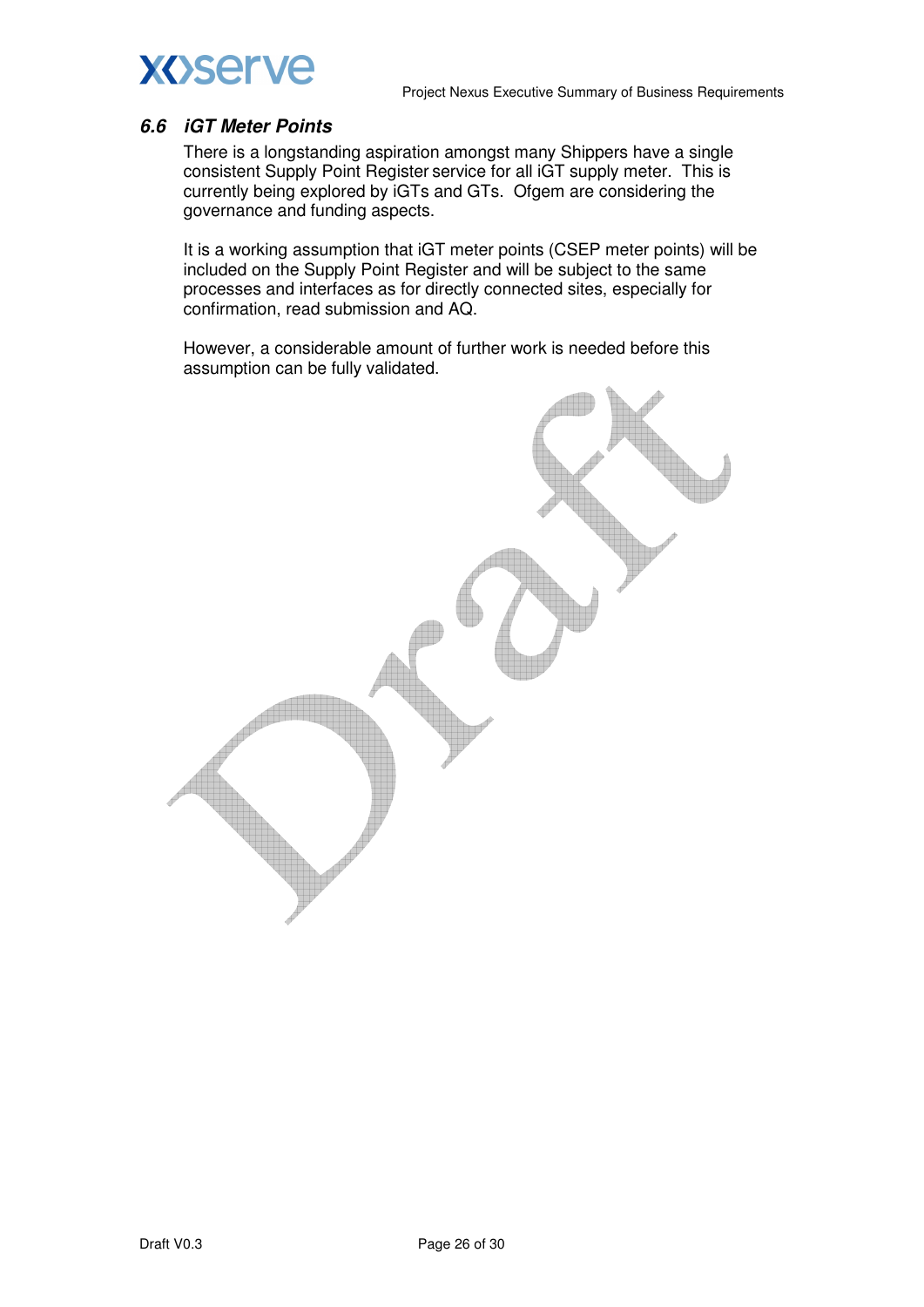



### **7 Invoicing**

### **7.1 Summary**

The proposals developed by the Workgroup have been documented as "Business Principles", as they are generally at a higher level than for the preceding topics.

The [draft] principles established in the Workgroup include:

- No wholesale change to current "thin invoice" and "thick supporting information" structure
- Requirement for all supporting information to be itemised at meter point level wherever possible
- Additional fields may be added to invoice supporting information to allow Shippers to sort/segment their invoices according to their own needs
- Aspiration for all Adhoc supporting information to be sent by electronic transfer
- Aspiration for a single supporting information format for Adhoc invoices
- Aspiration to reduce the number of Adhoc invoices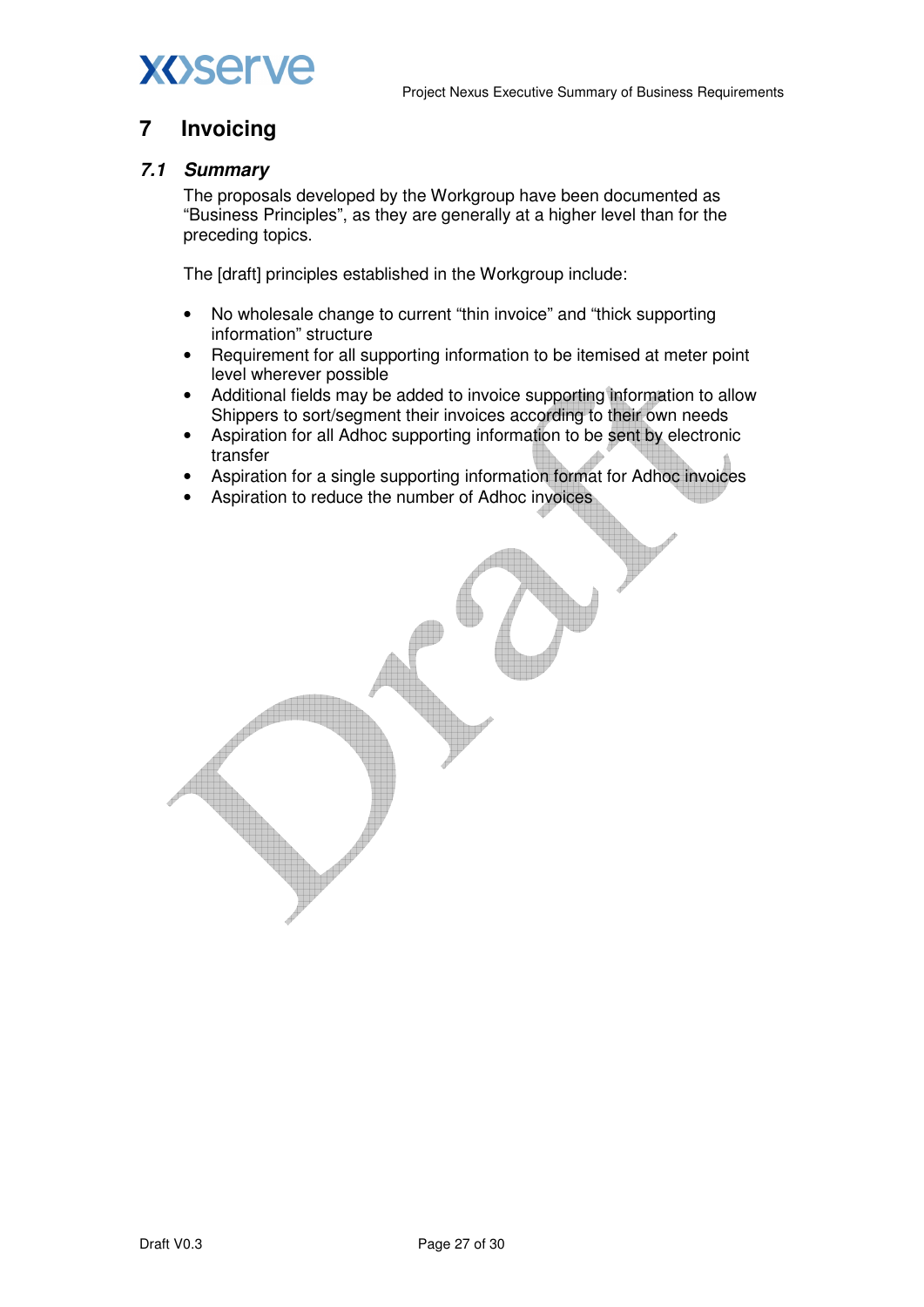

# **XOServe**

### **8 Non-Functional Requirements**

### **8.1 Summary**

The proposals developed by the Workgroup have been documented as "Business Principles", as they are generally at a higher level than for the preceding topics.

The [draft] principles established in the Workgroup include:

- Direct access to view and report the Shipper's own meter asset, meter reads and invoicing details, with the facility to extract or report data
- Aspiration to minimise the change to communication file formats for invoices, read files etc.
- More parameterisation of values to make change to values easier

It will also be helpful to gain an early view of anticipated volumes, on a without prejudice basis.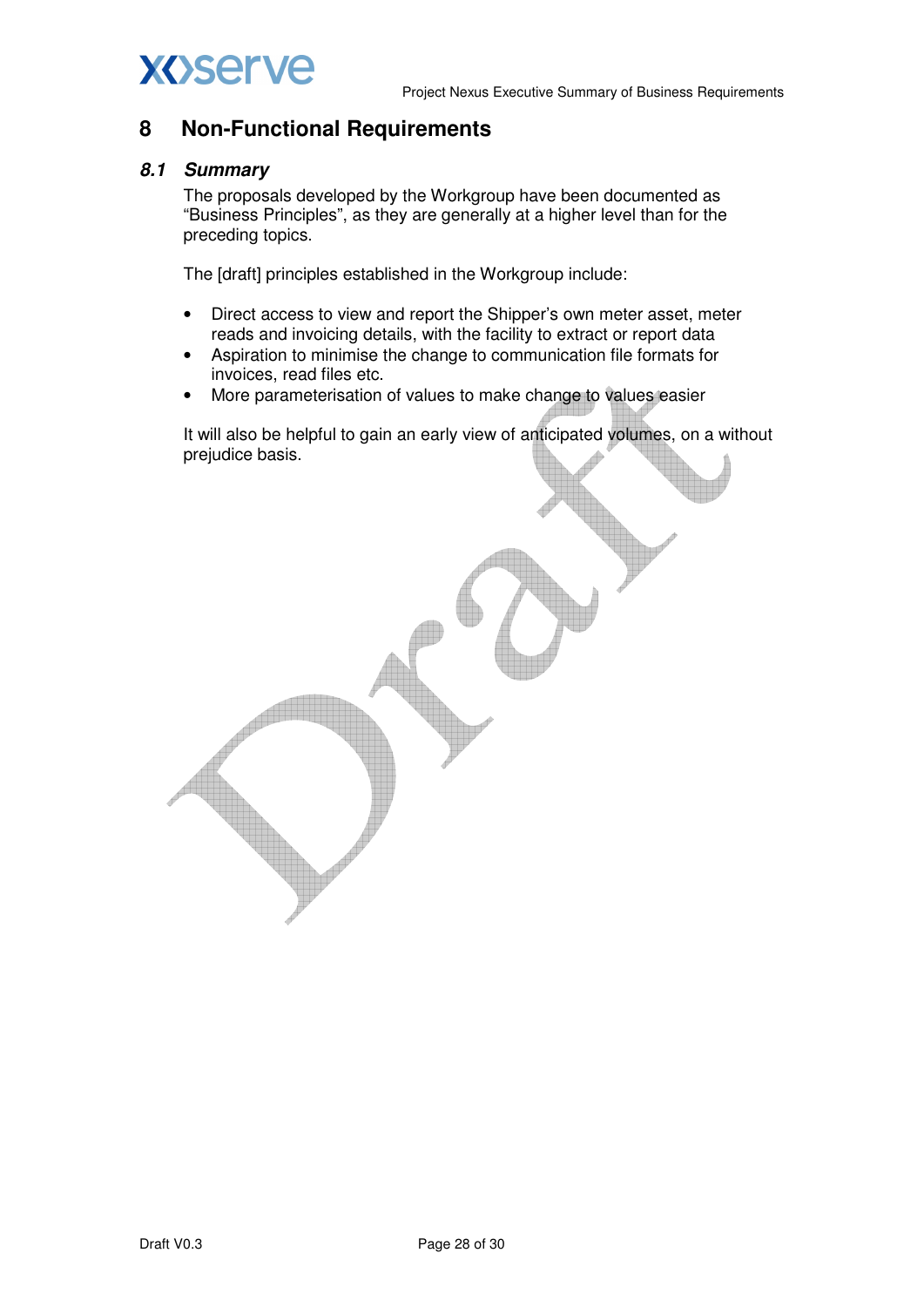## **XOServe**

## **9 Glossary of Terms**

Key jargon/abbreviations used in this document. UNC defined terms are indicated with a \*.

| Term         | Explanation                                         |
|--------------|-----------------------------------------------------|
| <b>AUGE</b>  | Allocation of Unidentified Gas Expert*              |
| AQ           | Annual Quantity*                                    |
| <b>BRD</b>   | <b>Business Requirements Document</b>               |
| <b>CSEP</b>  | Connected System Exit Point*                        |
| D-7 estimate | An estimate of consumption based on the recorded    |
|              | consumption from 7 days earlier                     |
| <b>DESC</b>  | <b>Demand Estimation Sub-Committee</b>              |
| DM           | Daily Metered*                                      |
| <b>EUC</b>   | End User Category*                                  |
| GT           | Large Gas Transporter (Distribution or Transmission |
|              | Network)                                            |
| <b>iGT</b>   | Independent Gas Transporter                         |
| <b>IRR</b>   | Initial Requirements Register                       |
| <b>LDZ</b>   | Local Distribution Zone*                            |
| <b>LSP</b>   | Larger Supply Point*                                |
| <b>NDM</b>   | Non-Daily Metered*                                  |
| <b>RbD</b>   | <b>Reconciliation by Difference</b>                 |
| <b>SAP</b>   | System Average Price*                               |
| <b>SHQ</b>   | <b>System Hourly Quantity</b>                       |
| SOQ          | <b>System Offtake Quantity</b>                      |
| <b>SSP</b>   | Smaller Supply Point*                               |
| <b>SRV</b>   | Suppressed Reconciliation Value*                    |
| <b>UNC</b>   | <b>Uniform Network Code</b>                         |
| <b>USRV</b>  | User Suppressed Reconciliation Value*               |
| <b>WAALP</b> | Weather Adjusted Annual Load Profile                |

## **10 Document Control**

### **10.1 Version History**

| Version | <b>Status</b>                 | <b>Date</b> | Author(s) | <b>Summary of Changes</b>                                |
|---------|-------------------------------|-------------|-----------|----------------------------------------------------------|
| 0.1     | Draft 4                       | 20/12/2011  | Xoserve   | First draft                                              |
| 0.2     | <b>Draft</b>                  | 11/01/2012  | Xoserve   | Updated following<br>internal review.                    |
| 0.3     | Draft for<br>PN UNC<br>review | 19/01/2012  | Xoserve   | Further internal review<br>and designation as<br>"Draft" |